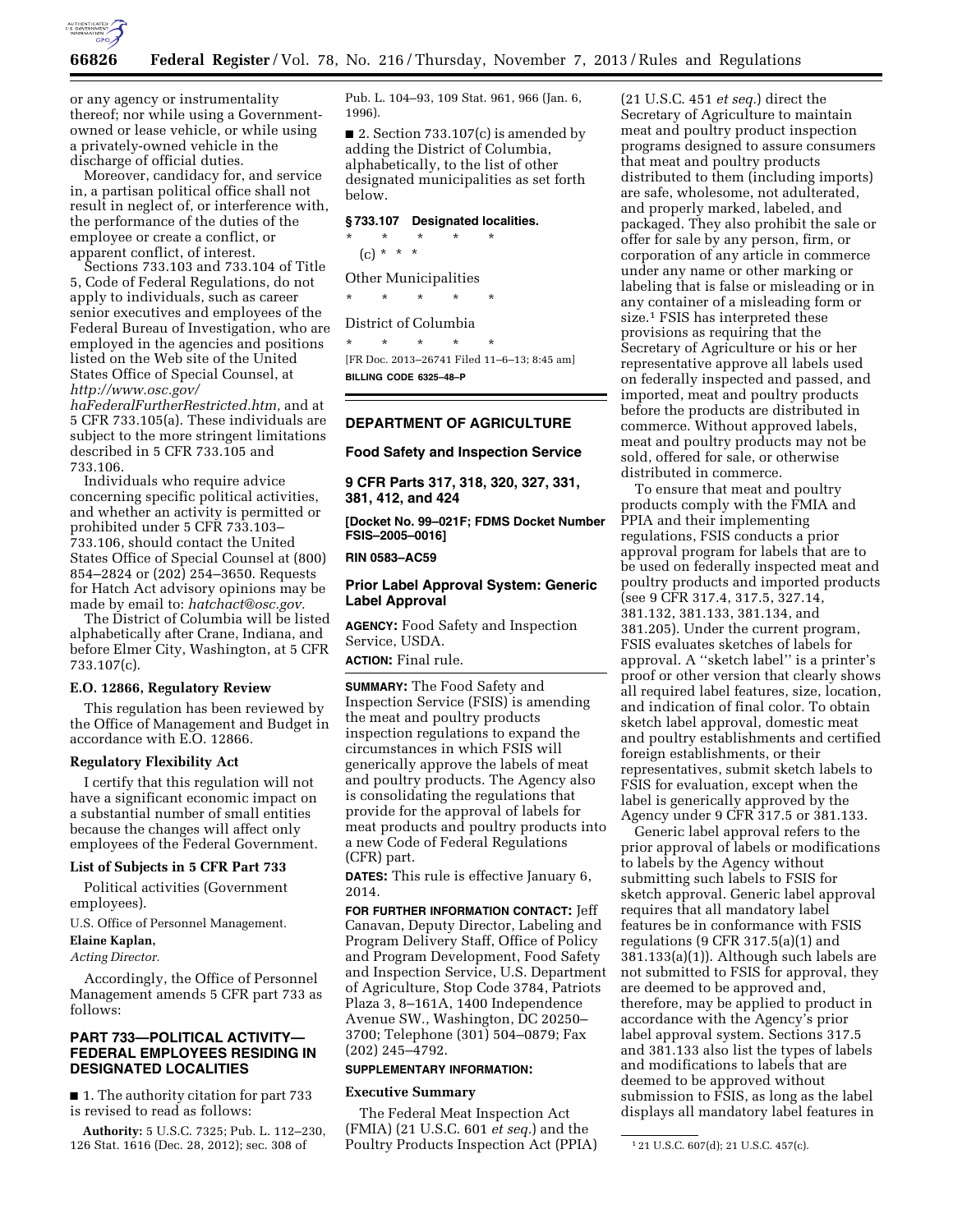conformance with applicable Federal regulations.

FSIS is finalizing its proposal to amend the meat and poultry products inspection regulations to expand the

circumstances in which FSIS will generically approve the labels of meat and poultry products. The Agency also is consolidating the regulations that provide for the approval of labels for

meat products (9 CFR 317.4) and poultry products (9 CFR 381.132) into a new part 412 in title 9 of the Code of Federal Regulations (CFR).

| TABLE 1-SUMMARY OF ESTIMATED COSTS AND BENEFITS |
|-------------------------------------------------|
|                                                 |

| Estimated quantified benefits, costs, and net benefits |                                                      |                  |                                                                          |  |
|--------------------------------------------------------|------------------------------------------------------|------------------|--------------------------------------------------------------------------|--|
| Entity                                                 | Annualized benefits<br>(7% discount,<br>millions \$) | Annualized costs | Annualized net<br>benefits<br>(7% discount,<br>millions \$) <sup>a</sup> |  |
| <b>Establishments</b><br>Agency                        | \$1.944<br>.640                                      | \$0              | \$1.944<br>.640                                                          |  |
| Total                                                  | 2.584                                                |                  | 2.584                                                                    |  |

a Annualized total net benefits at a 3% discount rate are \$2.211 million.

# **Background**

# **Proposed Rule**

On December 5, 2011, FSIS published a proposed rule to amend the meat and poultry products inspection regulations (9 CFR 317.5 and 381.133) to expand the circumstances under which the labels of meat and poultry products would be deemed to be generically approved 2 by the Agency (76 FR 75809). FSIS also proposed to combine the regulations that provide for the approval of labels for meat products and for poultry products (9 CFR 317.4 and 381.132) into a new part 412.

After review and consideration of all comments, FSIS is finalizing the proposed rule with four changes. FSIS proposed to stop evaluating the mandatory features on labels that are generically approved but have been submitted for review because they contain a special statement or claim. In response to comments, however, the Agency has decided continue to provide for the review of all labels. However, labels that cannot be generically approved will receive first priority. Labels that qualify for generic approval will receive second priority and may take longer to be reviewed.

In the preamble to the proposed rule, FSIS said that statements on labels that are defined in FSIS's regulations or policy guidance would not need to be submitted to FSIS for evaluation. However, the accompanying regulatory text only referred to statements that are defined in FSIS's regulations as generically approved. Therefore, to clarify FSIS's intent in the proposed rule, FSIS has amended 9 CFR 412.1(e) to provide that claims and statements

that are defined in FSIS's regulations or in the Food Standards and Labeling Policy Book, except for ''natural'' and negative claims, and that comply with those regulations and policies, are deemed to be approved by the Agency without being submitted for evaluation and approval. The Agency has also amended 412.2(b) to require that labels that bear claims and statements that are not defined in the Federal meat and poultry products inspection regulations or in the Food Standards and Labeling Policy Book, including ''natural'' and negative claims, be submitted for approval.

Under the proposed rule, labeling with special statements or claims that has been reviewed by other Government agencies could not be generically approved under the Agency's regulations. However, in response to comments, FSIS has determined that a label bearing a child-nutrition (CN) box will not be considered to have a special statement or claim on it that would require sketch approval by FSIS. The CN information in CN boxes is reviewed and evaluated for approval by the Agricultural Marketing Service, removing it from the realm of a special statement or claim.

Also in response to comments asking that the Agency update the Food Standards and Labeling Policy Book before this final rule is published, FSIS has decided to stop adding policy guidance to it. FSIS will continue to amend or remove items in the book, as necessary, but it will no longer add new material to it beginning on the date that this final rule is published. The Agency will convey new labeling policy by other means, such as compliance policy guides.

# **Final Rule**

This final rule is consistent with the proposed rule. The final rule provides that establishments are required to submit for evaluation only certain types of labeling, e.g., labels for temporary approval, labels for products produced under religious exemption, labels for products for export with labeling deviations, and labels with claims and special statements. FSIS will continue to require the submission of such labels because they are more likely to present significant policy issues that have health or economic significance. Examples of labels that must continue to be submitted for evaluation and approval before use under the final rule are: (1) Labels for chicken produced under Buddhist exemption; (2) labels for beef intestine produced for export to China that identify the product as ''beef casings,'' and (3) labels for temporary use that do not list all ingredients in the correct order of predominance.

Examples of special statements and claims for use on labels that must also continue to be submitted for evaluation and approval before use under the final rule are: (1) Claims relating a product's nutrient content to a health or a disease condition; (2) statements that identify a product as ''organic'' or containing organic ingredients; (3) claims that are undefined in FSIS regulations or the Food Standards and Labeling Policy Book, e.g., claims regarding the raising of animals, such as ''no antibiotics administered'' or ''vegetarian fed''; (4) instructional or disclaimer statements concerning pathogens, e.g., ''for cooking only'' or ''not tested for *E. coli*  O157:H7;'' and (5) statements that identify a product as ''natural.''

Under this final rule, statements on labels that are defined in FSIS's regulations or the Food Standards and Labeling Policy Book, except for

<sup>2</sup> Generic label approval refers to the prior approval of labels or modifications to labels by the Agency without submitting such labels to FSIS for sketch approval.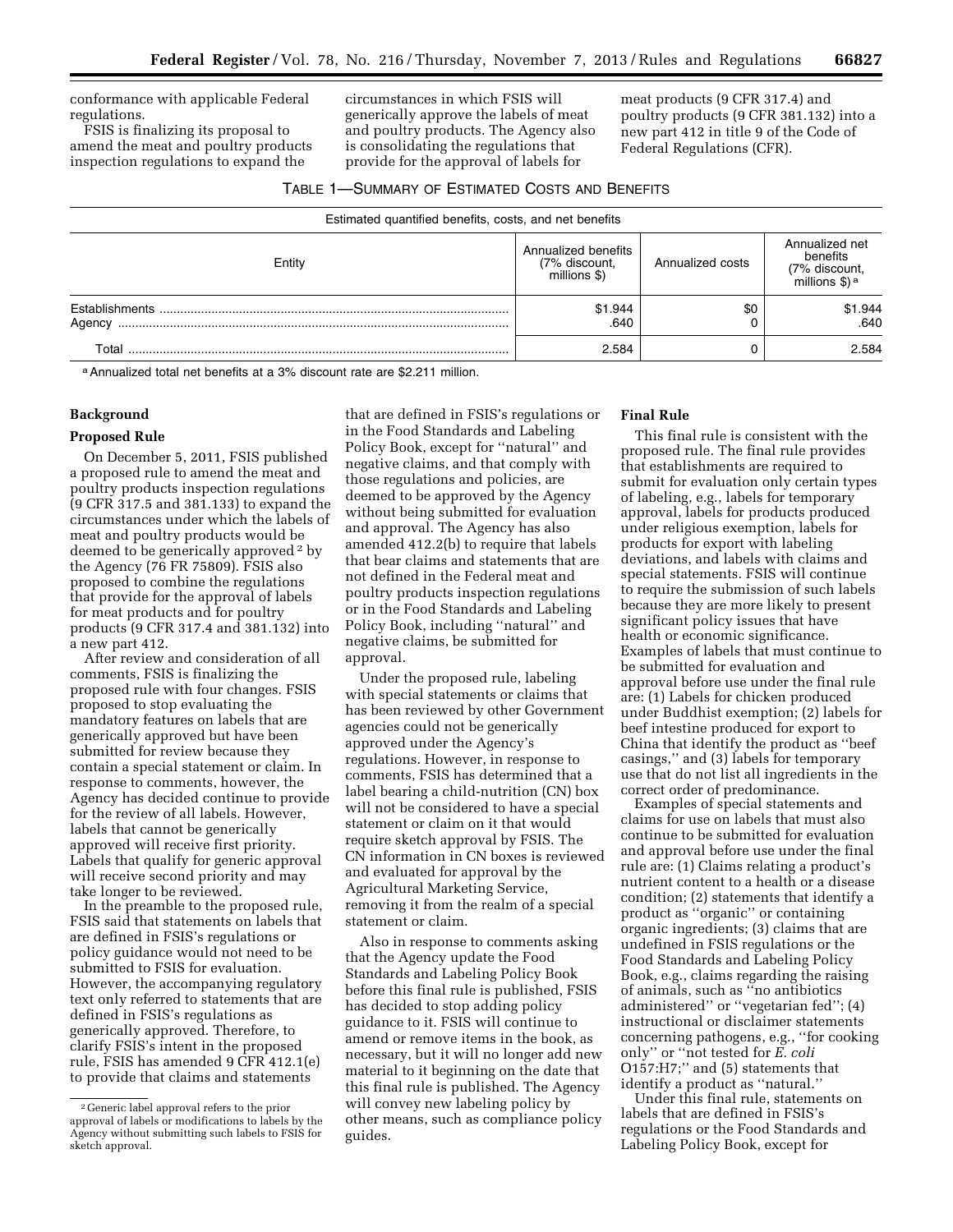''natural'' and negative claims, may be generically approved by the Agency without being submitted for evaluation and approval. Such claims include a statement that characterizes a product's nutrient content that is consistent with the applicable Agency regulation, such as ''low fat;'' that has geographical significance, such as ''Italian Style;'' or that makes a country of origin statement on the label of any meat or poultry product ''covered commodity.'' Consistent with the proposed rule, FSIS will not view the addition of an allergen statement (e.g., ''contains soy'') applied in accordance with the Food Allergen Labeling and Consumer Protection Act (FALCPA) as a special statement or claim that requires sketch approval.

Under this final rule, a label bearing a child-nutrition (CN) box will not be considered to have a special statement or claim on it that would require sketch approval by FSIS. The CN information in CN boxes is reviewed and evaluated for approval by the Agricultural Marketing Service, removing it from the realm of special statements or claims. Therefore, under this final rule a CN box on a meat or poultry product is generically approved.

When this rule becomes effective, labels that do not qualify for generic approval will receive first priority for review. Labels that do qualify for generic approval will receive a lower or second priority.

FSIS is also reorganizing the regulations in this final rule by consolidating the labeling approval rules that currently are presented separately for meat and poultry products (in 9 CFR 317.4 and 381.132, respectively) into a single, new part, 9 CFR Part 412. FSIS believes that the public will be better served by having the regulations governing label approval consolidated in one part of title 9. Rather than searching through two separate parts of title 9, 317 and 381, to find the label approval regulations, interested parties will only have to survey one, part 412, to be able to apply generically approved labels to their meat and poultry products.

# **Summary of and Response to Comments**

FSIS received 47 separate comments to the proposed regulation from consumers (6), students (5), meat and poultry companies (9), trade associations (13), label consultants (8), health related sources (5), and an agriculture center. Just over half of the comments supported the proposal to expand generic approval. Of those, a great majority suggested expanding the generic approval system beyond that

which the Agency proposed. These commenters supported the rule on the grounds that it will streamline and modernize the prior label approval system, thereby reducing the volume of paperwork and labels that need to be filed with FSIS. They also stated that it will decrease costs and utilize FSIS and industry resources more effectively. These commenters also stated that industry members will be able to devise their own approval systems, gaining time that is lost to long Agency approval times. Commenters stated that the efficient use of industry resources will also lead to faster introduction of innovative products into the marketplace and the enhancement of food safety.

Approximately nineteen commenters opposed the rule. The major reason for their opposition was concern about allergen listings on labels. Finally, seven of the comments were outside the scope of the rule. These commenters addressed issues such as the inclusion of Country of Origin Labeling on all labels; the production and sale of labels by USDA; developing better definitions of ''gluten free'' and ''wheat free;'' defining terms like ''natural;'' and reconsidering the amenability of flavors. A summary of the relevant issues raised by commenters and the Agency's responses follows.

# *1. Allergens*

*Comment:* Numerous commenters believe that FSIS review of labels is a critical part of ensuring the accuracy of the ingredients statement on meat and poultry products. Commenters opposed to the proposal said that it would reduce oversight in a critical food safety area and, for that reason, would increase the likelihood that meat and poultry products containing undeclared allergens would enter the marketplace, and that more recalls would occur. One commenter stated that it was important to have FSIS review food labels and take steps to be certain that labels are clear and accurate.

*Response:* FSIS disagrees that the expansion of generic labeling will increase the likelihood that meat and poultry products will enter the marketplace with undeclared allergens. One of the purposes of prior label review is to ensure that the up to eight labeling features required by the meat and poultry products inspection regulations are present on the label, and that any claims are appropriately supported. Another purpose is to identify undefined claims, ad copy, or other information that may be false or misleading.

Prior label review does not, however, involve comparing the information on a label directly with the ingredients actually used in the food product that is to bear the label—the only way to determine whether allergens that have not been declared on the label have actually been used in the product. It is for inspection program personnel (IPP) to conduct reviews of this kind in the establishment, after the relevant label has been approved, whether generically or on a per-case basis by label reviewers in Washington, DC. IPP review labels and compare them to actual product formulations to verify that that the ingredients used in the production of the product are listed accurately on the label, that the label is not misleading, and that it is otherwise in compliance with all labeling requirements.

There were 30 allergen-related recalls of meat and poultry products during 2012. None of those recalls, however, resulted from changes that could have been identified through the Agency label review process. In some cases, labeling errors occurred because an establishment switched to a different supplier for a spice mix or blend used in product production but then did not check the new list of ingredients against its label inventory to ensure that they matched. Similarly, in other cases ingredient reformulations or product reformulations that changed the sublisting of ingredients were not reflected on a product's label. Other labeling errors resulted from production mistakes, such as packaging the product in the wrong box.

More than 85 percent of the allergenrelated recalls over the past year occurred as a result of something that happened after the label in question was approved by FSIS, a situation that prior label approval could obviously not change.

Under 9 CFR 317.2(f) and 381.118, establishments are required to list all ingredients used to formulate meat and poultry products in the ingredients statement on the product label, including potential allergens. FSIS's prior label review is not and cannot be a substitute for the careful application of labels to products by the meat and poultry industry.

*Comment:* Several commenters suggested that the Agency require the declaration of major allergens on the labels of FSIS-regulated foods.

*Response:* While a separate statement addressing specific allergens in the product is not mandatory for meat and poultry products as it is with foods regulated under the Food Allergen Labeling and Consumer Protection Act of 2004 (FALCPA), Public Law 108–282,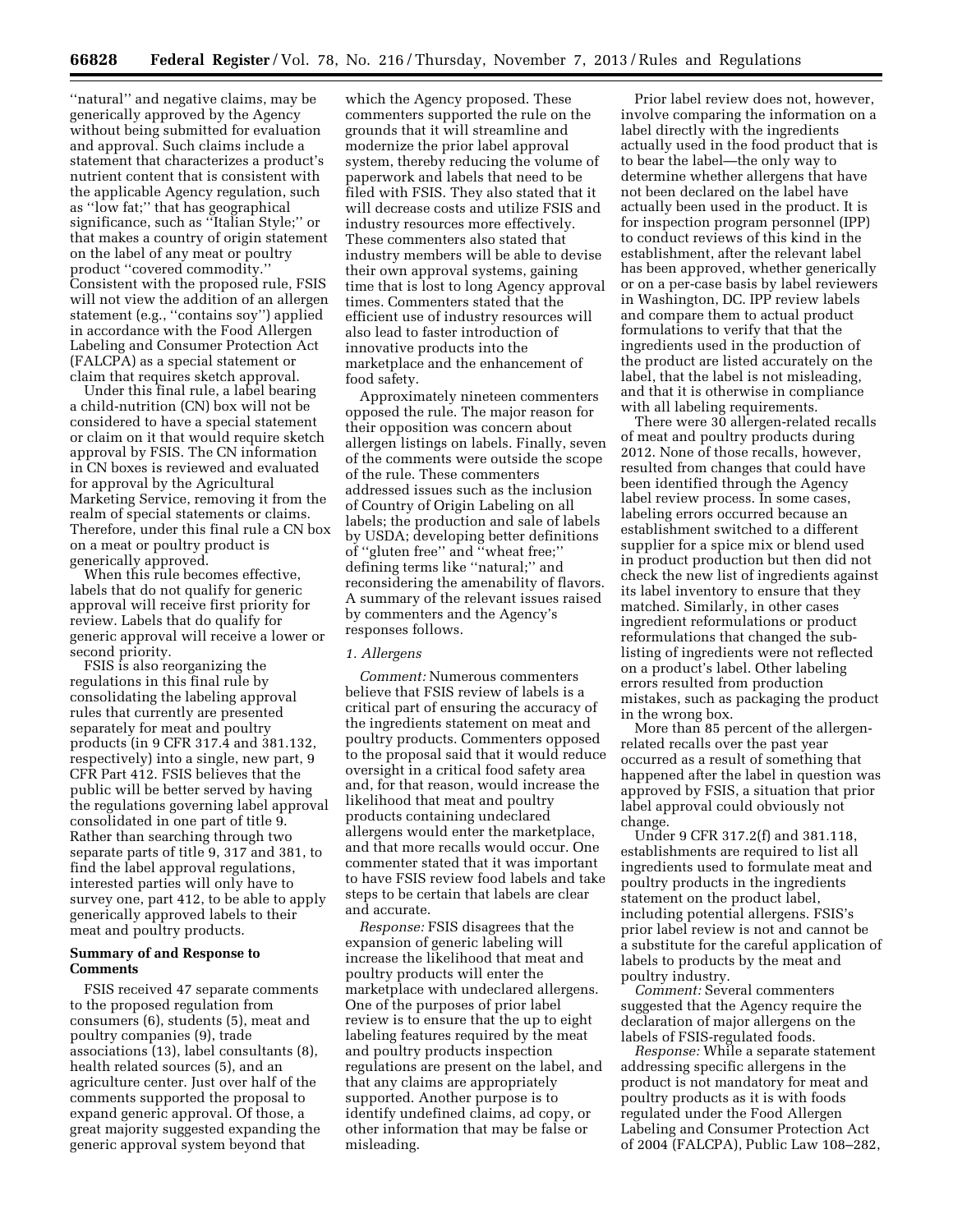all ingredients in meat and poultry products must be listed on the label in the ingredients statement. As a result, all allergens are listed on the product. In addition, through its prior label approval system, FSIS is aware that most establishments are voluntarily including information consistent with the Food Allergen Labeling and Consumer Production Act of 2004 at the end of the ingredients statement, such as, ''contains milk and soy.'' FSIS plans to continue to monitor allergen statements, which establishments may apply voluntarily to labels, and will not initiate rulemaking to make allergen statements a required label feature. FSIS intends to continue to use its postmarket surveillance activities to ensure that labels containing statements of this type are not false or misleading and comply with all applicable Federal regulations. FSIS also has no plans to require the listing of specific allergens on meat and poultry product labels.

#### *2. Resource Issues*

*Comment:* Some commenters said that industry does not understand the regulations sufficiently, or have the resources, to produce accurate labels without prior review of them by FSIS. A few were concerned that small and very small establishments will need to secure expensive legal and regulatory expertise to determine compliance with labeling requirements. They and others were also troubled by the Agency's decision to stop evaluating mandatory features that are generically approvable on a label submitted for review because of a special statement or claim.

*Response:* FSIS will provide labeling guidance so that small and very small establishments should not need to hire experts or additional staff to comply with FSIS's labeling requirements. In addition to the labeling guidance already available on the FSIS Web site, the Agency plans to develop additional materials to assist industry when applying labeling regulations and policies. While there is a good deal of information currently located on the Web site, it is not consolidated in one location. FSIS intends to better organize the Web site to make it easier for interested parties to find labeling and standards information posted there. Furthermore, the new web-based Label Submission and Approval System (LSAS) includes a ''generic label advisor'' to assist establishments in determining whether labels are generically approved or require sketch approval. FSIS also intends to develop Webinars and PowerPoint presentations on generic labeling to provide information to industry.

To implement this rule, FSIS will issue instructions to field personnel on their responsibilities related to expanded generic label approval. In addition, FSIS staff will be available to answer questions pertaining to generic approvals of labels.

In response to comments indicating a desire to continue submitting labels to FSIS for guidance, evaluation, and approval, the Agency has decided to continue to provide for the review of all labels. However, labels that cannot be generically approved will receive first priority. Labels submitted that can be generically approved will receive second priority and may take longer to be reviewed. While FSIS prioritizes its workload, establishments may commence to market their products with labels that have already been submitted for review. Reviewing these labels on a priority basis will not affect the Agency's projected cost savings.

As a result of its decision to continue providing for the review of all labels, FSIS, as a commenter asked, has not revised the regulatory text to state that the Agency will review only the special statement or claim, and not the rest of the submitted label, unless otherwise requested.

*Comment:* One commenter asked FSIS to streamline and improve the label submission form and the amount of information required to be submitted with it, eliminating, for example, the submission of processing procedures and the exact level of ingredients.

*Response:* While FSIS will consider ways that it can improve the label submission form, FSIS will continue to require the submission of information on processing procedures under 9 CFR 320.1 and 381.175 to assess whether the processing and labeling of the product is consistent with Hazard Analysis and Critical Control Point (HACCP) category. FSIS needs this information to verify statements or claims on the label. The information on processing procedures need not be extensive. FSIS accepts information on processing procedures as long as it is sufficient to allow the Agency to verify that the label is consistent with the product's processing. For example, the processing information submitted for a product label needs to be sufficient to justify its label description as ''smoked'' or ''cooked.''

Similarly, it is not necessary for an establishment to submit the exact levels of a product ingredient. FSIS will continue to accept a range for ingredients in a product formula, except for ingredients with regulatory limits established in FSIS or Food and Drug Administration regulations, if the

establishment maintains the correct order of predominance.

### *3. Claims and Statements Defined in Guidance Documents*

*Comment:* Several commenters asked what claims and statements defined in policy guidance may be considered to be generically approved. Several commenters also pointed to an inconsistency between the preamble of the proposed rule and its regulatory text. In the preamble (76 FR 75814), FSIS wrote:

. . . statements on labels that are defined in FSIS's regulations or policy guidance, e.g., a statement that characterizes a product's nutrient content, such as ''low fat''; that has geographical significance, such as ''Italian Style''; or that makes a country of origin statement on the label of any meat or poultry product ''covered commodity,'' will not need to be submitted to FSIS for evaluation.

However, the accompanying regulatory text only referred to statements that are defined in FSIS's regulations as generically approved.

*Response:* In the final rule, to clarify FSIS's intent in the proposed rule, in 9 CFR 412.2(b) FSIS has provided that claims and statements that are defined in FSIS's regulations or in the Food Standards and Labeling Policy Book, (e.g., a statement that characterizes a product's nutrient content, such as ''low fat,'' has geographical significance, such as ''German Brand,'' or makes a country of origin statement on the label of any meat or poultry product ''covered commodity''), except for ''natural'' and negative claims, and that comply with those regulations and policies, are deemed to be approved by the Agency without being submitted for evaluation and approval. Similarly, in 9 CFR 412.1(e), FSIS is requiring that labels that bear claims and statements that are not defined in the Federal meat and poultry products inspection regulations or in the Food Standards and Labeling Policy Book, including ''natural'' and negative claims, be submitted for approval.

Therefore, interim policy guidance and other guidance not included in the Food Standards and Labeling Policy Book cannot be deemed approved without evaluation and review by FSIS. Interim policy typically involves novel labeling statements or claims that present significant public health or economic issues and that constitute special statements or claims. Other guidance not included in the Food Standards and Labeling Policy Book includes animal production claims; omega fatty acid guidance; allergen claims, such as ''milk free''; and whole grain claims. The Agency must approve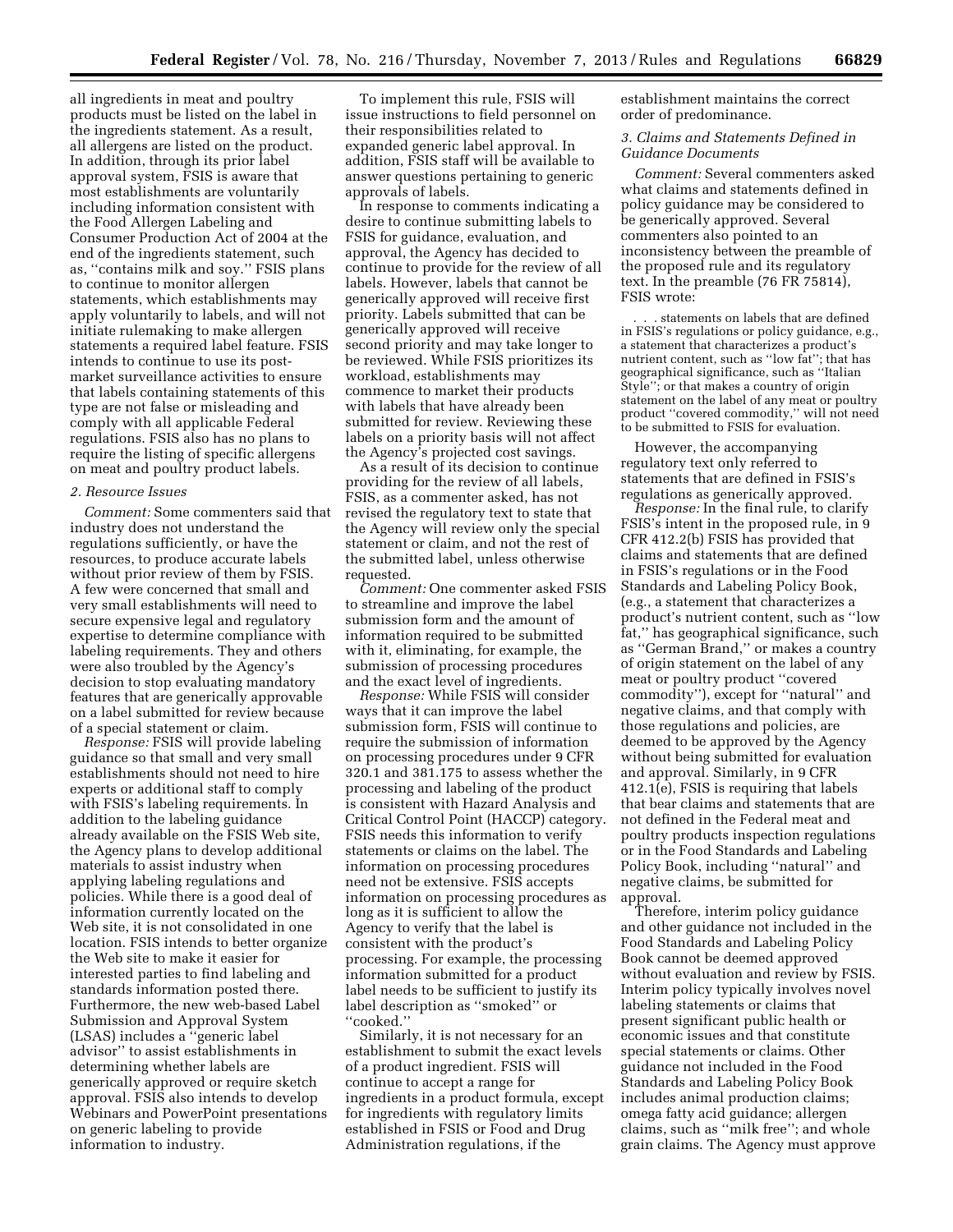these statements or claims on a case-bycase basis.

Note that if a special statement or claim has been approved for an establishment under the current system, the establishment will not need to resubmit the label bearing it under this new final rule. It would only have to resubmit the label if it added a new special statement or claim to the previously approved label.

*Comment:* Several commenters suggested that FSIS make available a comprehensive list or guide that outlines what statements or claims need prior label approval.

*Response:* FSIS agrees that this is a good idea. We intend to develop a guidance document concerning claims that can and cannot be generically approved.

# *4. Expansion of Generic Labeling*

*Comment:* As mentioned earlier, many of the commenters in favor of the proposed rule suggested expanding the generic approval system beyond that which was proposed.

*Response:* Many of the labels that commenters asked be generically approved are, under 9 CFR 412.1, which is being added to FSIS's regulations by this final rule, specifically required to be submitted for evaluation and review by FSIS. Examples of such labels and information are sketch labels for products produced under a religious exemption, sketch labels for products for foreign commerce whose labels deviate from FSIS regulations, special statements and claims, and requests for the temporary use of final labeling that is deficient in some particular. These labels are discussed later in this document.

Some of the commenters' suggested changes are not necessary because, as proposed and under this final rule, the labeling statements raised can be approved without prior submission to FSIS. An example would be foreign language labels. One commenter stated that labels containing foreign languages on products for sale in the U.S. that do not have special statements or claims should not need sketch approval from FSIS. While the current meat and poultry inspection regulations do not permit the generic approval of a label adding or deleting a direct translation of the English language into a foreign language for product sold in the U.S.,<sup>3</sup> this final rule will do so. These types of labels do not fall into any of the categories of labels that must be submitted to FSIS for evaluation and review. Another suggested change, that

modifications to product labels reflecting changes made by suppliers should be generically approvable, is unnecessary. As in the proposal, the final rule will permit these modifications to be generically approved, and thus no expansion of the generic approval system is needed.

We were asked by a commenter if we intended to permit the generic approval of previously approved labels containing special claims when the only modification involves changes unrelated to the special claim. The answer is yes. Previously approved labels containing special claims may be generically approved if the only modification involves changes unrelated to the special claim.

*Comment:* Many commenters asked that FSIS allow the generic approval of final labels off of temporary labels, as well as the generic approval of temporary label extensions. Several more suggested that temporary labels that contain minor inaccuracies but present minor health risks be deemed generically approved. Others sought generic approval for different types of temporary labels on meat and poultry products. For example, commenters suggested that FSIS generically approve temporary labels when the ingredient list of a meat or poultry product changes. Another asked for generic approval of temporary labels on secondary products. Other commenters sought generic approval in other situations, such as the removal of a non-USDA-regulated ingredient from a product formula; a change of place in the order of predominance of an ingredient in a food regulated by FDA used in the formulation of a meat or poultry food product because of a change in suppliers; and a modified ''blanket'' approval based on a single temporary approval.

*Response:* After reviewing the comments, FSIS has determined that it would be inappropriate to allow the following types of labels to be deemed approved without Agency evaluation and review:

*Labels bearing negative, ''natural,'' and ''organic'' claims:* These labels are not generically approvable because they are special claims, as defined in 9 CFR  $412.1(e)$  of this final rule.

The meat and poultry regulations do not define ''negative,'' ''natural,'' or ''organic.'' ''Negative'' labeling claims are defined in the Food Standards and Labeling Policy Book. Negative claims refer to statements highlighting the absence of an ingredient or another constituent of the food, an example of which, ''gluten free,'' has been codified in 9 CFR 412.1(e). ''No milk'' is another

example of a negative claim that highlights the absence of an ingredient or another constituent of a food. A negative claim may also identify the absence of certain types of ingredients, e.g., ''no preservatives'' or ''no artificial coloring'' based on the product formulation. Consequently, negative claims can vary greatly, from a specific ingredient to a class of substances, making it difficult to determine whether a label bearing this type of claim is compliant.

''Natural'' is also a claim that is undefined in FSIS's regulations but is defined in the Food Standards and Labeling Policy Book. However, natural is a controversial claim which has come under great scrutiny in the last several years and for which FSIS is considering rulemaking.4

''Organic'' is not defined in FSIS's regulations. Consequently, establishments may not be familiar with the Agency's requirements for the support or application of this claim, which could result in increased labeling errors and misbranded product. While industry is familiar with the requirements for mandatory label features, as noted in the proposed rule, the Agency believes that it needs to continue to provide pre-market evaluation and approval of ''organic'' claims because they present significant and evolving policy issues.

For the above reasons, FSIS must see the ingredients listing on a label containing a negative, ''natural,'' or ''organic'' claim to be able to verify its accuracy.

*Labels marked ''for export only'' (previously sketch approved with minor modifications):* Exports of U.S. meat and poultry products occur in the context of U.S. government-foreign government agreements. These agreements require U.S. government approval of labels on meat and poultry products to be exported. One aspect of this approval is ensuring that any changes made to labels on meat and poultry products are allowed per the importing country's laws. Therefore, labels marked ''for export only'' cannot be generically approved.

*Labeling with special statements or claims that has been reviewed by other Government agencies:* Except for meat and poultry product labels that bear child-nutrition (CN) boxes, which are reviewed and approved by the Agricultural Marketing Service (AMS),

<sup>3</sup> 9 CFR 317.5(b)(9)(xxiv) and 381.133(b)(9)(xxv).

<sup>4</sup>*See* ''Product Labeling: Definition of the Term ''Natural'' and related materials (71 FR 70503, Dec. 5, 2006) and ''Product Labeling: Use of the Voluntary Claim ''Natural'' in the Labeling of Meat and Poultry Products'' and related materials (74 FR 46951, Sep. 14, 2009).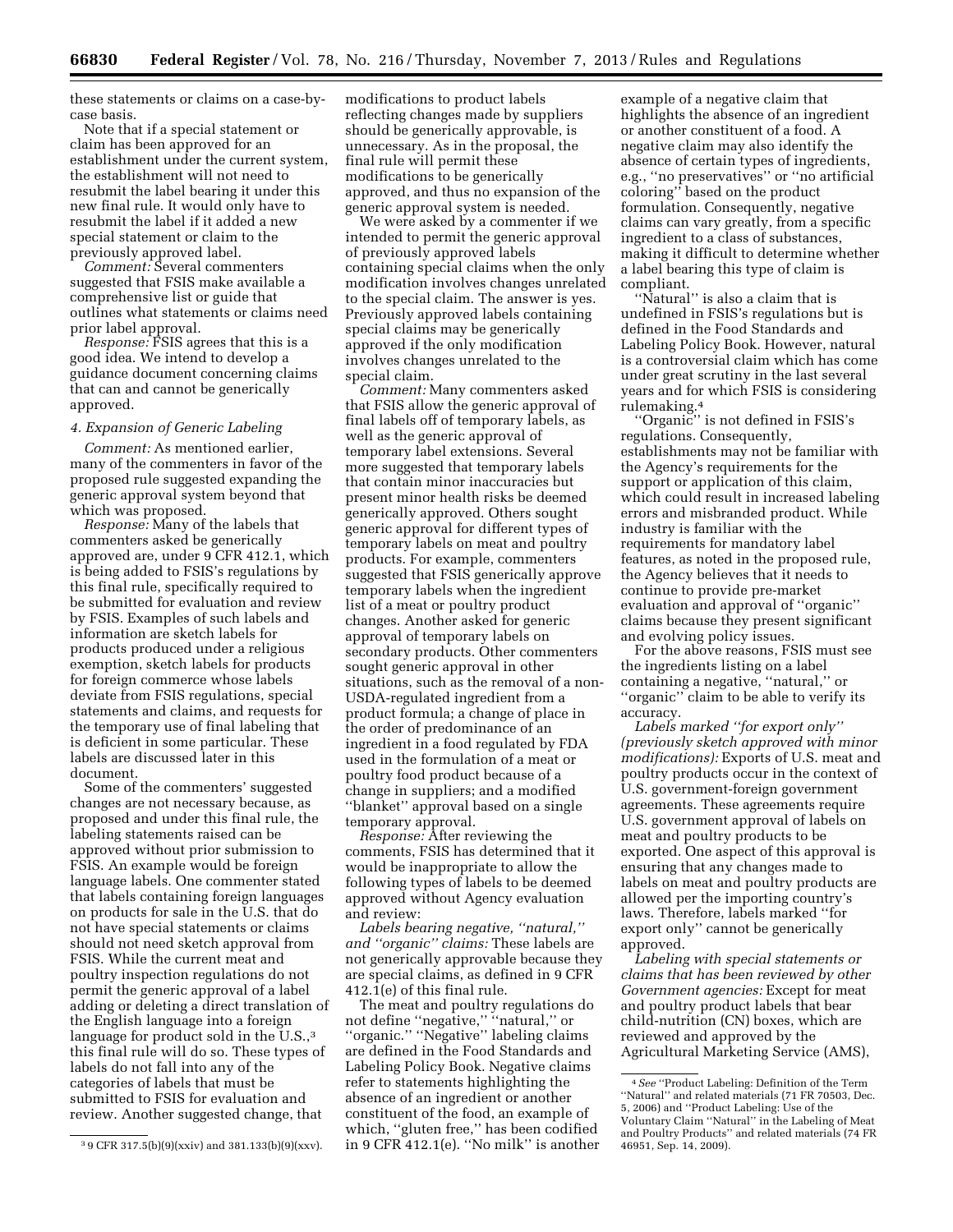at this time, no other labeling that may be placed on meat and poultry products is reviewed by other Government agencies. While agencies such as FDA and AMS may have extra-regulatory processing marketing, or verification programs, the labels applied to meat and poultry products as part of these programs are not reviewed and approved by the other agencies. Rather, these agencies are verifying the documented production, manufacturing, or service delivery processes of suppliers of agricultural products or services. Therefore, because only the production, manufacturing, or service delivery process is being verified by these agencies, and not the label itself, they may not be generically approved under the Agency's regulations. In addition, the statements on the labels are considered special statements or claims that may not be approved without submission to and evaluation by FSIS.

Under this final rule, however, a label bearing a child-nutrition (CN) box will not be considered to have a special statement or claim on it that would require sketch approval by FSIS. The CN information in CN boxes is reviewed and evaluated for approval by the Agricultural Marketing Service, removing it from the realm of a special statement or claim. Therefore, under this final rule, a CN box on a meat or poultry product is generically approved.

*Temporary label approvals and extensions:* Temporary labels are not good candidates for generic approval. Temporary label approvals may not be used longer than 180 days. The Agency is concerned that allowing the extension of temporary label approvals on a generic basis would result in use of the labels well beyond the 180-day limit. Because the temporary approval would have been granted generically, FSIS would have no way of knowing the limit on the generic approval. In addition, the regulations in this final rule that outline the conditions under which temporary label approval may be granted are based on FSIS evaluating and reviewing the labels, not industry. The regulations are not, in the Agency's opinion, specific enough to assist establishments in determining when a temporary label may be granted.

Some of the temporary labels for commenters recommend generic approval would require establishments to assess the public health risk of the modification at hand, e.g., the nondeclaration on the label of a particular ingredient. It would not be appropriate for establishments to conduct such an assessment. FSIS needs to assess the public health risk and potential

economic adulteration when deciding to grant approval for the use of a temporary label.

For these reasons, FSIS is not expanding the scope of generic labeling approval to include temporary label approvals and extensions.

*Religious exemptions:* Generically approved labeling is not appropriate for the labeling of religious-exempt product because such product does not receive the mark of inspection and, therefore, deviates from the general labeling requirements for meat and poultry products.

*Front-of-package labeling statements that meet the requirements for nutrient content claims, including statements of quantity:* FSIS considers certain frontof-pack (FOP) labeling statements, such as those highlighting select nutrients from the nutrition facts panel placed on the principal display panel, to be nutrient content claims. However, unlike traditional nutrient content claims, such as ''low fat,'' that are defined in FSIS regulations, there are no guidelines for the multiple types of FOP labeling statements on labeling. Therefore, FSIS needs to continue to require prior evaluation and approval by the Agency to ensure these statements are truthful and not misleading.

*Claims that may not present public health or economic concerns:* These labels might include marketing promotions, logos from recognized third parties, and general wellness claims.

FSIS does not agree that labels such as these should be deemed to be approved without Agency evaluation and review. As with some of the temporary labels for which generic approval is being sought, whether a label presents a food safety issue or not requires an assessment of the public health risk presented by the label. It is appropriate that FSIS, not establishments, conduct such an assessment.

In addition, the generic approval of labels that include marketing promotions, logos from recognized third parties, general wellness claims, and other similar features that, in the opinion of industry, do not present consumer confusion issues, would still be problematic because these labels may include claims that are not addressed in the meat and poultry regulations. Some of these labels might also fall into the category of implied nutrient content claims as defined in 9 CFR 317.313(b)(2) and 381.413(b)(2), e.g., a claim that suggests that the product, because of its nutrient content, may be useful in maintaining healthy dietary practices and is made with an explicit claim or statement about a nutrient. Because

FSIS does not have any regulations that cover the application of implied claims to meat and poultry labels, establishments would have great difficulty determining whether such labels are generically approved. For these reasons, these labels must continue to be submitted to FSIS for evaluation and review under this final rule.

*Comment:* One commenter asked whether developmental claims or messages regarding infants and children could be generically approved.

*Response:* No, such claims do not fit into any of the generic categories because they are not defined in FSIS regulations or in the Food Standards and Labeling Policy Book. They are special statements or claims.

#### *5. Elimination of Evaluation and Review*

*Comment:* Those opposed to the proposal felt that expanding the generic approval system will open it up to possible abuse, whether intentionally or through establishment ignorance, resulting in harm to consumers. Concerns included a lack of sufficient expertise, commitment, or money, as well as a lack of trust in the meat and poultry industry to police itself, particularly with regard to labeling accuracy. Commenters suggested that this would expose consumers to hundreds of thousands of adulterated and misbranded products.

*Response:* FSIS does not agree with these comments. Special statements and claims that are not defined in FSIS regulations or the Food Standards and Labeling Policy Book, including negative and ''natural'' claims, will continue to be evaluated and approved under this final rule. The eight required features on labels, product name; inspection legend/establishment number; handling statement; net weight; ingredients statement; signature line; nutrition facts; and safe-handling instructions have been required for many years. Establishments are required to include these basic labeling features properly on their product labels. FSIS inspection program personnel verify that establishments' labels comply with these requirements.

FSIS's decision to provide for the review of all labels, whether or not they contain special statements or claims, will assist those establishments with insufficient expertise or funds to comply with the requirements of this final rule. The reduction in the number of labels reviewed by FSIS as of result of this final rule will also allow the Agency to respond to labeling questions from the meat and poultry industry and to develop the materials needed to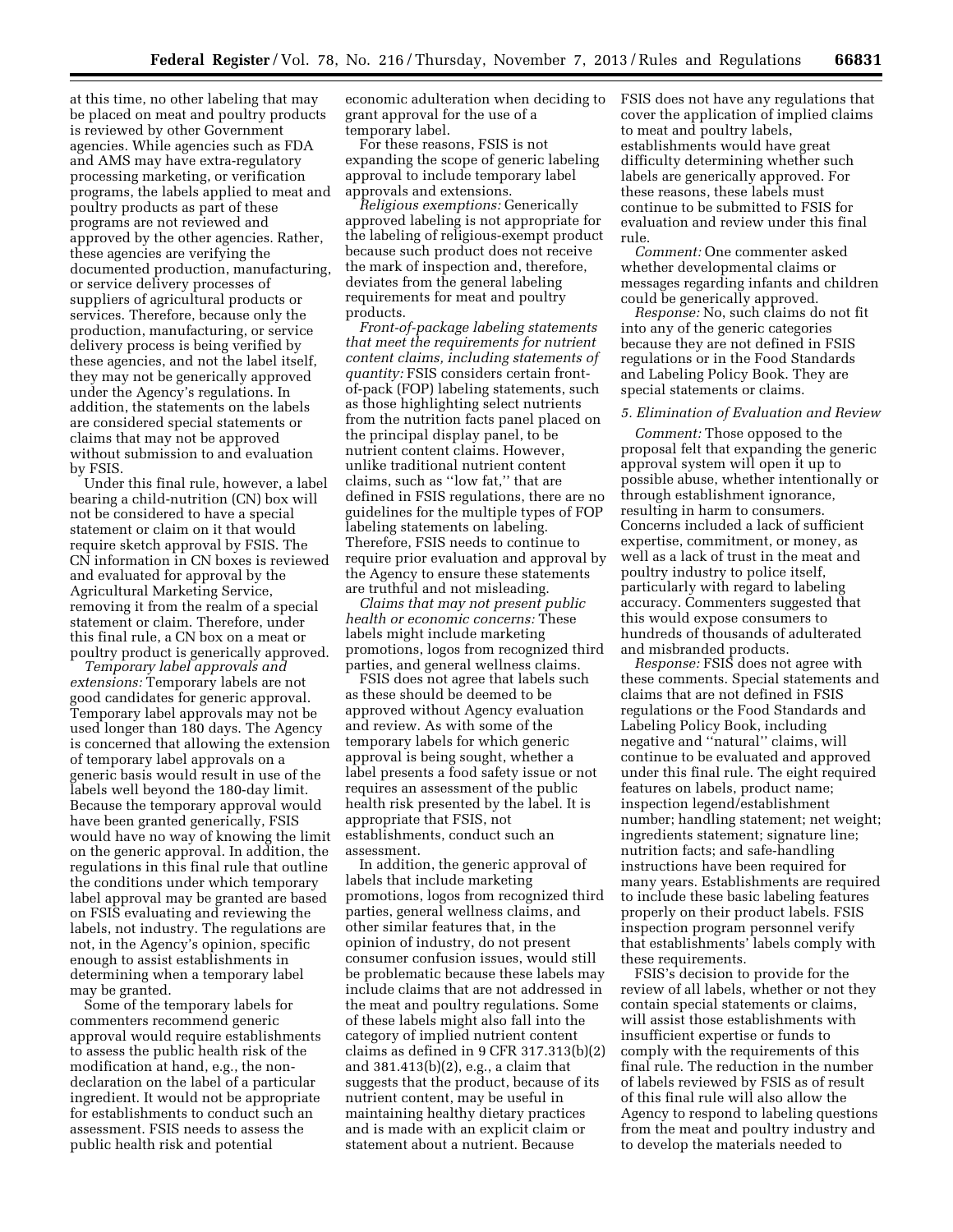successfully implement these regulations.

*Comment:* One commenter stated that an electronic program to automatically scan and review labels would reduce the time spent by FSIS reviewing labels and would allow labeling staff to concentrate on other food safety regulations.

*Response:* While no system can scan and review labels, FSIS has recently released an electronic label system to allow for easier label submission. Using the Label Submission and Approval System (LSAS), establishments are able to submit label applications, supporting materials, and appeals to FSIS via the Internet. While the system will not check labels automatically for errors, it will scan them for some common errors in the label submission process, including illegibility, missing information on the transmittal form, and missing support documentation. The system also includes a feature that helps submitters determine whether a label can be generically approved, or if it must be submitted to FSIS for approval. The use of LSAS will have a positive impact on the speed and accuracy of label review.

*Comment:* Some commenters stated that the rule would harm industry through recalls, tagged products, loss of goodwill, and loss of valuable label inventories.

*Response:* FSIS disagrees with these comments. Industry is familiar with the eight mandatory labeling features that have been required for many years. Additionally, industry has had 16 years of experience applying the current generic labeling regulations.

FSIS has not observed an increase in loss of product or labels, or an increase in meat and poultry product recalls, as a result of establishments applying generically approved labels. Labels found to be deficient in some particular may be eligible for temporary approval. In addition, establishments may submit requests for temporary approval for retained product (''tagged'') as an ''extraordinary circumstance'' as described in the following compliance policy guide on the Agency's Web site: *[http://www.fsis.usda.gov/wps/portal/](http://www.fsis.usda.gov/wps/portal/fsis/topics/regulatory-compliance/labeling/labeling-procedures/procedures-evaluating-labeling) [fsis/topics/regulatory-compliance/](http://www.fsis.usda.gov/wps/portal/fsis/topics/regulatory-compliance/labeling/labeling-procedures/procedures-evaluating-labeling) [labeling/labeling-procedures/](http://www.fsis.usda.gov/wps/portal/fsis/topics/regulatory-compliance/labeling/labeling-procedures/procedures-evaluating-labeling) [procedures-evaluating-labeling.](http://www.fsis.usda.gov/wps/portal/fsis/topics/regulatory-compliance/labeling/labeling-procedures/procedures-evaluating-labeling)* Labels submitted as an extraordinary circumstance are given the highest priority for label evaluation to prevent loss of product. Labels determined to be ineligible for temporary approval without modification may be brought into compliance for use through the use of pressure sensitive stickers. Pressure sensitive stickers are used to cover or

correct inaccurate or misleading information. FSIS has published a guidance document for compliance assistance on the use of pressure sensitive stickers at: *[http://](http://www.fsis.usda.gov/wps/portal/fsis/topics/regulatory-compliance/labeling/Labeling-Policies/pressure-sensitive-stickers/pressure-sensitive-stickers) [www.fsis.usda.gov/wps/portal/fsis/](http://www.fsis.usda.gov/wps/portal/fsis/topics/regulatory-compliance/labeling/Labeling-Policies/pressure-sensitive-stickers/pressure-sensitive-stickers) [topics/regulatory-compliance/labeling/](http://www.fsis.usda.gov/wps/portal/fsis/topics/regulatory-compliance/labeling/Labeling-Policies/pressure-sensitive-stickers/pressure-sensitive-stickers) [Labeling-Policies/pressure-sensitive](http://www.fsis.usda.gov/wps/portal/fsis/topics/regulatory-compliance/labeling/Labeling-Policies/pressure-sensitive-stickers/pressure-sensitive-stickers)[stickers/pressure-sensitive-stickers.](http://www.fsis.usda.gov/wps/portal/fsis/topics/regulatory-compliance/labeling/Labeling-Policies/pressure-sensitive-stickers/pressure-sensitive-stickers)*  Temporary approval is not required to bring labels into compliance through the use of pressure sensitive stickers. Moreover, FSIS has regulatory authority to grant temporary approval for the use of labels that may lack some particular information if use of the labels will not misrepresent the product, present a health or safety issue, or provide an unfair economic advantage.

We recognize that this rule is more extensive than the current labeling regulations in that it increases the amount of labeling that industry can self-declare generically approved and therefore not submit to FSIS for prior approval. We therefore acknowledge the need for updated labeling information and directions to IPP in appropriately assessing the accuracy of the labeling records and whether the label has been generically approved. We intend to provide guidance and issue instructions to IPP to help them perform their inplant labeling verification activities.

#### *6. Implementation of the Final Rule*

*Comment:* Many of the commenters that supported the proposed rule nonetheless had concerns about implementation of the final rule. One of these concerns was ensuring that all parties, that is, industry, the FSIS labeling staff located in Washington, DC, and IPP, understand how the generic approval program is administered, monitored, and enforced. Several commenters asked that FSIS provide an implementation plan and a consistent method and process for the clarification and redress of issues identified by IPP or establishments, along with a timetable for redress. Other implementation issues raised include:

1. FSIS issuance of a directive that details the role of IPP, including when and how to conduct a generic label verification check, how the inspector-incharge should communicate with FSIS labeling staff, and how establishments can appeal generic labeling issues directly to the FSIS labeling staff, rather than IPP;

2. Authorizing only FSIS labeling staff, rather than IPP, to decide if a label is not eligible for generic approval, and advising IPP to contact FSIS labeling staff before taking regulatory control actions; and

3. Prohibiting the interruption of product flow unless the errors on the label constitute immediate, genuine situations of public health concern, or until it is confirmed that the errors constitute a public health concern, economic fraud, or an unfair competitive advantage.

Commenters also requested greater access to FSIS label staff and asked that the FSIS Policy and Labeling Book be updated before the final rule is published.

*Response:* FSIS intends to issue instructions to IPP that will address these and other issues relating to label verification activities. The instructions will include specific label tasks associated with in-plant labeling verification activities, such as verifying that all ingredients are appropriately declared on labeling. If labels are determined to be out of compliance, the instructions will provide guidance to IPP on how to document the noncompliance in the Public Health Inspection System (PHIS), and what actions are to be taken. In addition, the Agency will provide training to Agency personnel and guidance materials to industry on labeling regulations and policies, including generic labeling.

FSIS plans to provide outreach assistance to companies producing and submitting meat and poultry labels so that they may take full advantage of this time and cost saving measure. The Agency will develop compliance policy guides, webinars, and PowerPoint presentations for industry. FSIS also intends to better organize the information on its Web site to make it easier for interested parties to find labeling and standards information posted there. FSIS believes that these actions will reduce the number of label submissions to FSIS headquarters, thus increasing the availability of FSIS labeling staff.

Upon publication of this final rule, FSIS will cease adding new items to the Food Standards and Policy Labeling Book. FSIS will continue to amend or remove items in the book, as necessary, but it will no longer add new material to it beginning on the date that this final rule is published. The Agency will convey new labeling policy by other means, such as compliance policy guides.

#### *7. Survey Data*

*Comment:* A few commenters opposed the rule on the grounds that the Generic Label Audit System (GLAS) data supporting the proposal are not valid because of the age of the information, the manner in which labels were selected for review, and the lack of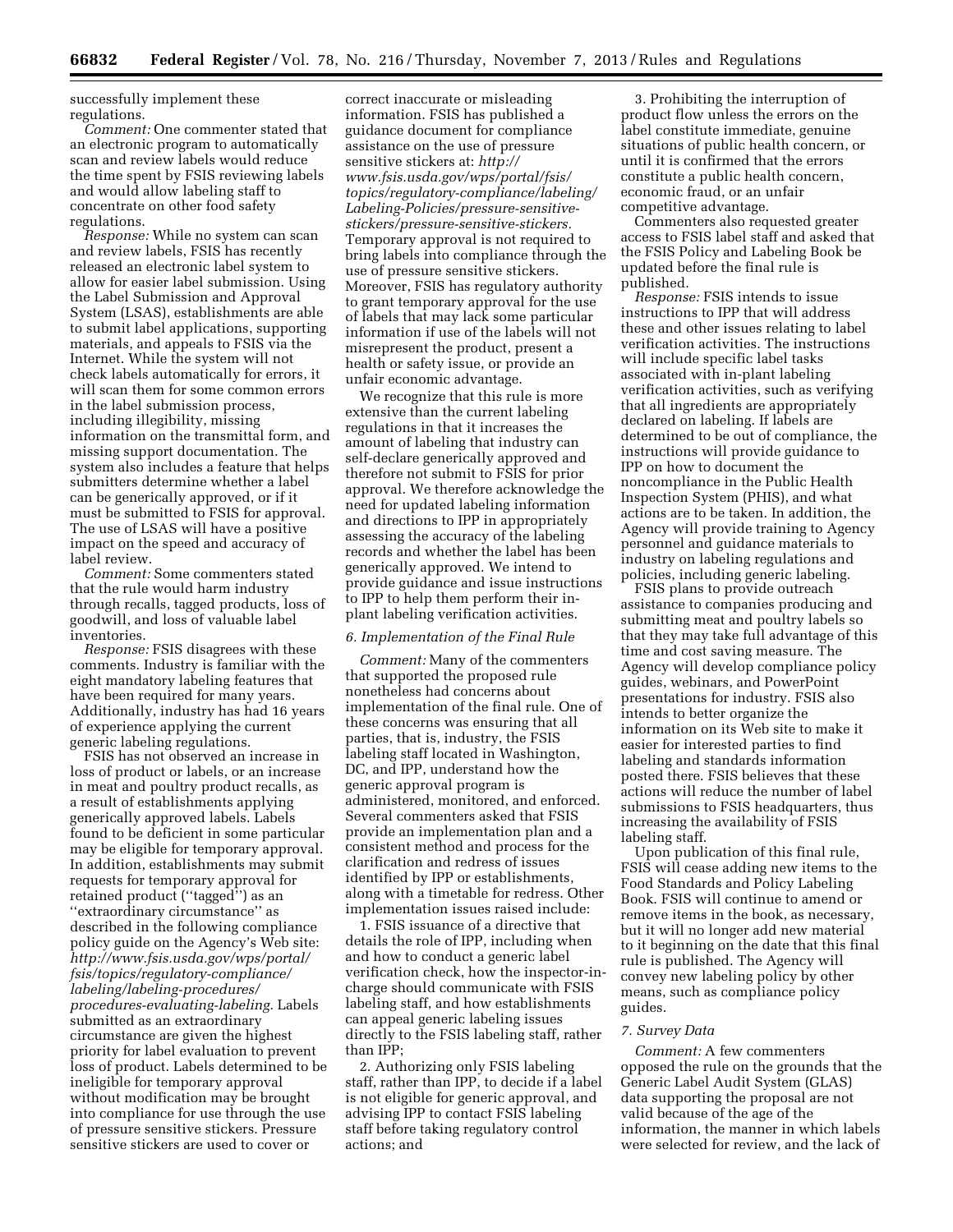a final report. Furthermore, commenters stated that FSIS did not complete or publish a final GLAS report. These commenters stated that a new survey needs to be conducted to determine the effects of the current rules on label compliance, public safety and health, and competition within the industry.

*Response:* As stated in the preamble to the proposed rule, FSIS recognizes that the data from the survey referenced in the 2011 proposed rule are over 13 years old. The Agency concluded, however, that the survey showed that the great majority of establishments surveyed could effectively use generic approval without first submitting sketch labels to FSIS for evaluation and approval. The survey results also confirmed that the gradual implementation of the generic label provisions promulgated in 1995 5 was effective. The Agency is not aware of any reason why this situation does not continue to prevail today. In addition, FSIS has developed a significant amount of policy guidance, including labeling compliance guideline tools such as a suggested label submission checklist and a list of the 10 most common mistakes and ways to avoid them, for industry use since the survey was done. *http://www.fsis.usda.gov/ wps/portal/fsis/topics/regulatorycompliance/labeling/labelingprocedures*.

#### *8. Miscellaneous Comments*

*Comment:* One commenter believed that it would be illegal to expand the current generic approval regulations without Congress amending the Acts to relieve the Secretary of Agriculture of the responsibility of prior approval.

*Response:* FSIS does not agree with this comment. FSIS has administered a generic label approval program since 1996 without requiring modification of the Acts.

*Comment:* One commenter asked whether 9 CFR 500.8, Procedures for rescinding or refusing of marks, labeling or containers, applies when IPP dispute an establishment's decision to generically approve a label but do not allege that the label is false or misleading.

*Response:* No. Section 500.8 of 9 CFR is for rescinding or refusing approval of labeling. IPP do not approve or rescind labeling. If IPP dispute an establishment's decision to generically approve a label but do not allege that the label is false or misleading, IPP retain the product in question in accordance with 9 CFR 500.2(a)(3) and

issue a noncompliance record (NR) stating that the label requires sketch approval. The NR also indicates why sketch approval is required. The procedures in 9 CFR 500.8 are not usually invoked until after IPP have denied an establishment's appeal of an NR written for incorrectly generically approving a label, and the appeal has moved to the District Office for resolution.

*Comment:* One commenter stated that the proposed records regulations are unclear, unnecessary, and will invite disputes about records.

*Response:* Establishments are required to keep records of all labeling, along with the product formulation and processing procedures, as prescribed in 9 CFR 317.4, 317.5, 381.132, and 381.133. The proposal added the requirement that any additional documentation needed to support that the labels are consistent with the Federal meat and poultry regulations and policies on labeling also be kept. For example, in a situation where an establishment makes a ''no MSG'' claim, such documentation would include a sketch approval from the Agency. Furthermore, the product formulation is included on the application to verify the product is absent of the ingredient, which substantiates the validity of the claim.

*Comment:* One commenter asked about the use of generic approval with egg products labels.

*Response:* The use of generic approval with egg products labels is being considered in a separate rulemaking action.

*Comment:* One commenter stated that the Cost Benefit Analysis (CBA) demonstrates that other types of agency cost-saving measures should be considered instead of generic label approval expansion, and that the costs of recalls to manufacturers and, especially, harm to consumers need to be calculated and considered for accurate analysis of the proposal.

*Response:* The analysis summarized the likely reduction in the number of labels submitted to FSIS for evaluation because the proposed rule will enable the Agency to reallocate the staff hours from evaluating labels towards the development of labeling policy, the evaluation of new and novel labeling policy issues, and involvement in other food safety and consumer protection activities. There is no basis to believe that this action will either increase the number of recalls or harm consumers. Hence, there is no basis to include these costs in the CBA.

# **Executive Orders 12866 and 13563**

Executive Orders (EOs) 12866 and 13563 direct agencies to assess all costs and benefits of available regulatory alternatives and, if a regulation is necessary, to select the regulatory approach that maximizes net benefits (including potential economic, environmental, public health and safety, and other advantages, distributive impacts, and equity). Executive Order 13563 emphasizes the importance of quantifying both costs and benefits, of reducing costs, of harmonizing rules, and of promoting flexibility. This action has been reviewed for compliance with EOs 12866 and 13563.

This rule has been designated a ''significant regulatory action,'' although not economically significant, under section 3(f) of EO 12866. Accordingly, the rule has been reviewed by the Office of Management and Budget.

The Agency has estimated that this final rule will result in net benefits to consumers and establishments by expanding the types of labels that are approved generically under the FMIA and the PPIA.

This final rule is consistent with regulatory retrospective efforts and E.O. 13563. The rule will be beneficial because it will streamline the generic labeling process, while imposing no additional cost burden on establishments. Consumers will benefit because industry will have the ability to introduce products to the marketplace more quickly. Moreover, the change will make better use of FSIS resources because it will reduce the number of labels required to be reviewed by the Agency.

This final rule will expand the circumstances in which the labels of meat and poultry products will be deemed to be generically approved by FSIS and to combine the regulations that provide for the generic approval of labels for meat products into a new part 412 in Title 9, Chapter III, of the CFR. It is the next step in the Agency's gradual streamlining and modernizing of the prior label approval system.

This final rule will reduce the number of labels evaluated by FSIS that only bear basic features (e.g., product name, ingredients statement, net weight) and the amount of paperwork filed by establishments with FSIS. These actions will improve the efficiency of the label approval system by streamlining the evaluation process for specific types of labels and making the label approval system more convenient and costeffective for industry. As for consumers, this new process will enhance market efficiency by promoting a faster

<sup>&</sup>lt;sup>5</sup> "Prior Label Approval System," (60 FR 67334, Dec. 29, 1995).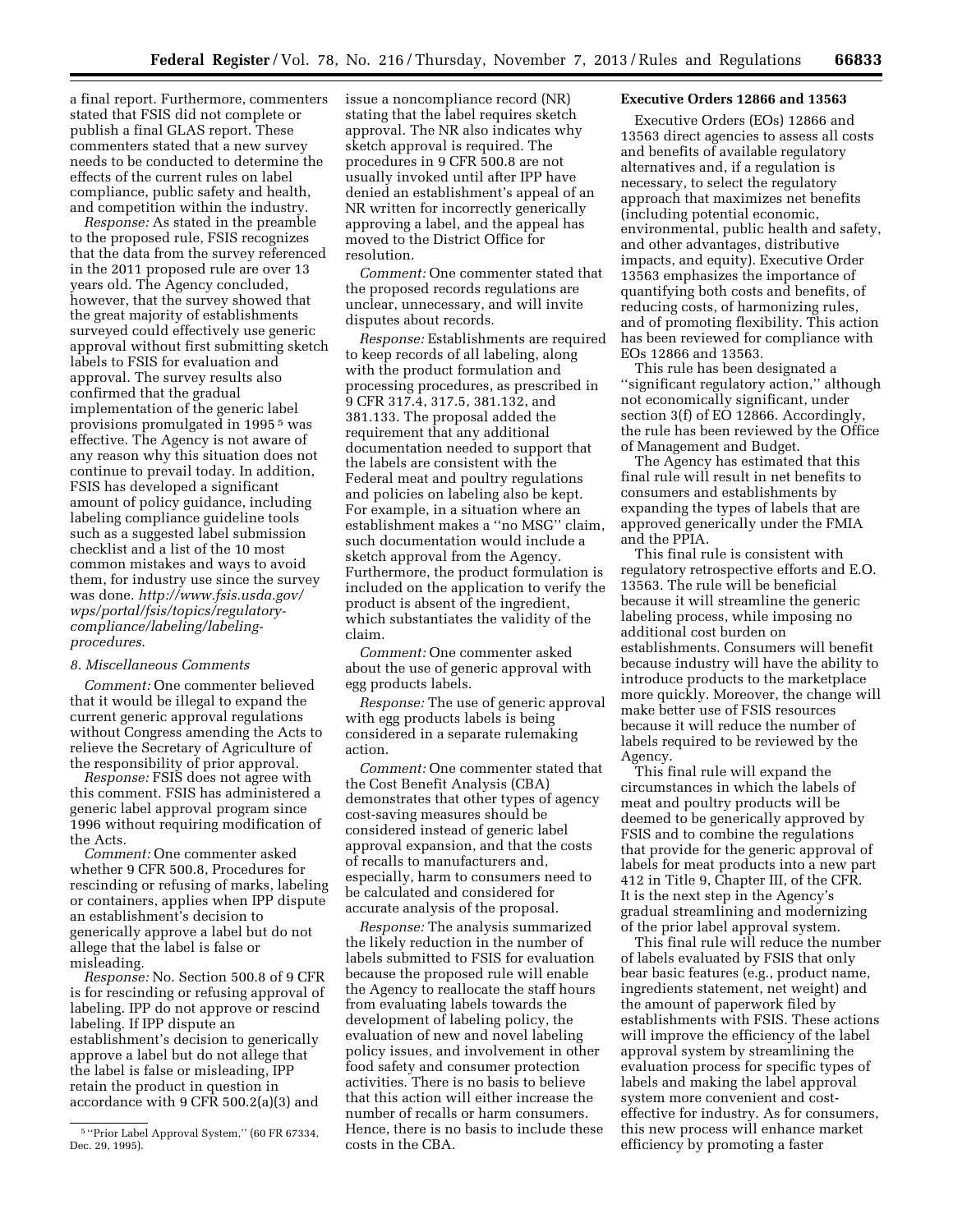introduction of new products into the marketplace to meet demand while not negatively affecting consumer protection from misbranded product.

The analysis of benefits and costs below is the analysis from the proposed rule. FSIS received no updates suggesting that concrete modifications to the analysis were needed, and there have been no major data changes since the proposed rule was published in December 2011. However, data were updated for the discounted cost savings to reflect the corrected discount rate calculations at 7 percent and added the discounted rate calculations at 3 percent. In addition, the total number of labels developed and applied by establishments that do not require FSIS evaluation was updated to reflect a 1 percent growth factor. After reviewing the analysis from the proposed rule,

FSIS has determined that it is still accurate.

#### **I. Baseline**

Based on the Agency's Performance Based Inspection System databases, in 2011, there were about 6,099 Federal establishments. FSIS estimates that there were approximately 266,000 approved meat and poultry product labels used by these establishments. FSIS evaluated about 66,000 of them in 2010; the remaining 200,000 were approved under the Prior Label Approval System because they met the standards for generic approval.

# **II. Benefits**

#### *A. Industry*

This final rule will permit establishments to realize an estimated cost savings of a minimum of \$10.1 million (discounted at 7 percent over a

10-year period) for generically approving about 584,486 additional labels over a 10-year period at about \$25 per label submission,6 or about \$12.4 million (discounted at 3 percent over a 10-year period. FSIS considers this estimate to be an upper bound, since some establishments may continue to submit generic labels, as defined by this final rule, for review. The annualized cost savings will be \$1.9 million at 7 percent over 10 years, or \$1.7 million at 3 percent over 10 years. In the absence of this rule, establishments will not realize any cost savings because Federal regulations will continue to require establishments to submit a significant number of labels to the Labeling and Policy Development Staff (LPDS) for evaluation.7 Establishments will also realize an increase in the number of generically approved labels over a 10 year period under the final rule.

# TABLE 2—ESTIMATED ESTABLISHMENT COST SAVINGS

[In 2010 dollars]

| Year | Total number<br>of labels de-<br>veloped and<br>applied by es-<br>tablishments<br>that do not re-<br>quire FSIS<br>evaluation<br>before rule | Increase in<br>number of<br>labels<br>developed<br>and applied by<br>establishments<br>that would not<br>require FSIS<br>evaluation | Total number<br>of<br>labels<br>developed and<br>applied by<br>establishments<br>that would not<br>require FSIS<br>evaluation<br>after rule | Total cost sav-<br>ings Col.(C) $\times$<br>$*$ \$25 from re-<br>duced need<br>for FSIS label<br>evaluation                           | To apply dis-<br>count rate of<br>7.00%                                                                  | Discounted total<br>cost savings<br>Col. (E) $\times$ Col. (F)                                                              |
|------|----------------------------------------------------------------------------------------------------------------------------------------------|-------------------------------------------------------------------------------------------------------------------------------------|---------------------------------------------------------------------------------------------------------------------------------------------|---------------------------------------------------------------------------------------------------------------------------------------|----------------------------------------------------------------------------------------------------------|-----------------------------------------------------------------------------------------------------------------------------|
| (A)  | (B)                                                                                                                                          | (C)                                                                                                                                 | (D)                                                                                                                                         | (E)                                                                                                                                   | (F)                                                                                                      | (G)                                                                                                                         |
|      | 200,000<br>202,000<br>204,020<br>206,060<br>208,121<br>210,202<br>212,304<br>214,427<br>216,571<br>218,737<br>220,924                        | 0<br>50,985<br>52,515<br>54,090<br>55,713<br>57,384<br>59,106<br>60,879<br>62,705<br>64,586<br>66,524                               | 200,000<br>252,985<br>256,535<br>260,150<br>263,833<br>267,586<br>271,410<br>275,306<br>279,276<br>283,323<br>287,448                       | \$0<br>1,274,625<br>1,312,864<br>1,352,250<br>1,392,817<br>1,434,602<br>1,477,640<br>1,521,969<br>1,567,628<br>1,614,657<br>1,663,097 | 1.00<br>0.9346<br>0.8734<br>0.8163<br>0.7629<br>0.7130<br>0.6663<br>0.6227<br>0.5820<br>0.5439<br>0.5083 | \$0<br>1,191,265<br>1,146,655<br>1,103,841<br>1,062,580<br>1,022,871<br>984,551<br>947,730<br>912,359<br>878,212<br>845,352 |
|      | 2,313,367                                                                                                                                    | 584,486                                                                                                                             | 2,897,853                                                                                                                                   | 14,612,147                                                                                                                            |                                                                                                          | 10,095,417                                                                                                                  |

*Description:* 

*Col A:* Estimate is for a 10-year period. Year ''0'' is the year before the enactment of the rule.

*Col B:* Total number of labels developed and applied by official establishments that do not currently require FSIS evaluation.

*Col C:* Increase in the number of labels generically developed and applied by establishments as a result of the rule (i.e., would not need FSIS evaluation.

*Col D:* Total number of labels developed and applied by establishments after the rule was enacted.

*Col E:* Total cost savings realized to establishments, using an estimated \$25 as the cost per label submission to LPDS.

*Col F:* Discount rate of 7 percent.

*Col G:* Discount cost savings over 10 years.

*Source:* FSIS Policy Analysis Staff Calculations.

Because fewer labels will need to be submitted to the Agency for evaluation, establishments will realize a cost savings because they will no longer

need to incur costs to have certain types of labels evaluated by FSIS. Establishments have the option to continue submitting labels for review.

establishments that prepare their labels for review using FSIS Form 7234–1 ''Application for approval of Labels, Markings, or Device'' and preparing a

FSIS believes that large and some small establishments will voluntarily use generic labeling. Some small and very small establishments will continue to

<sup>&</sup>lt;sup>6</sup>The cost per label is the cost of submitting a label for review to FSIS, which averages about \$25.00 per submission. This amount will be used as a proxy to estimate the cost savings to

printer's proof of the label for evaluation and approval by LPDS.

<sup>7</sup>See Table 2.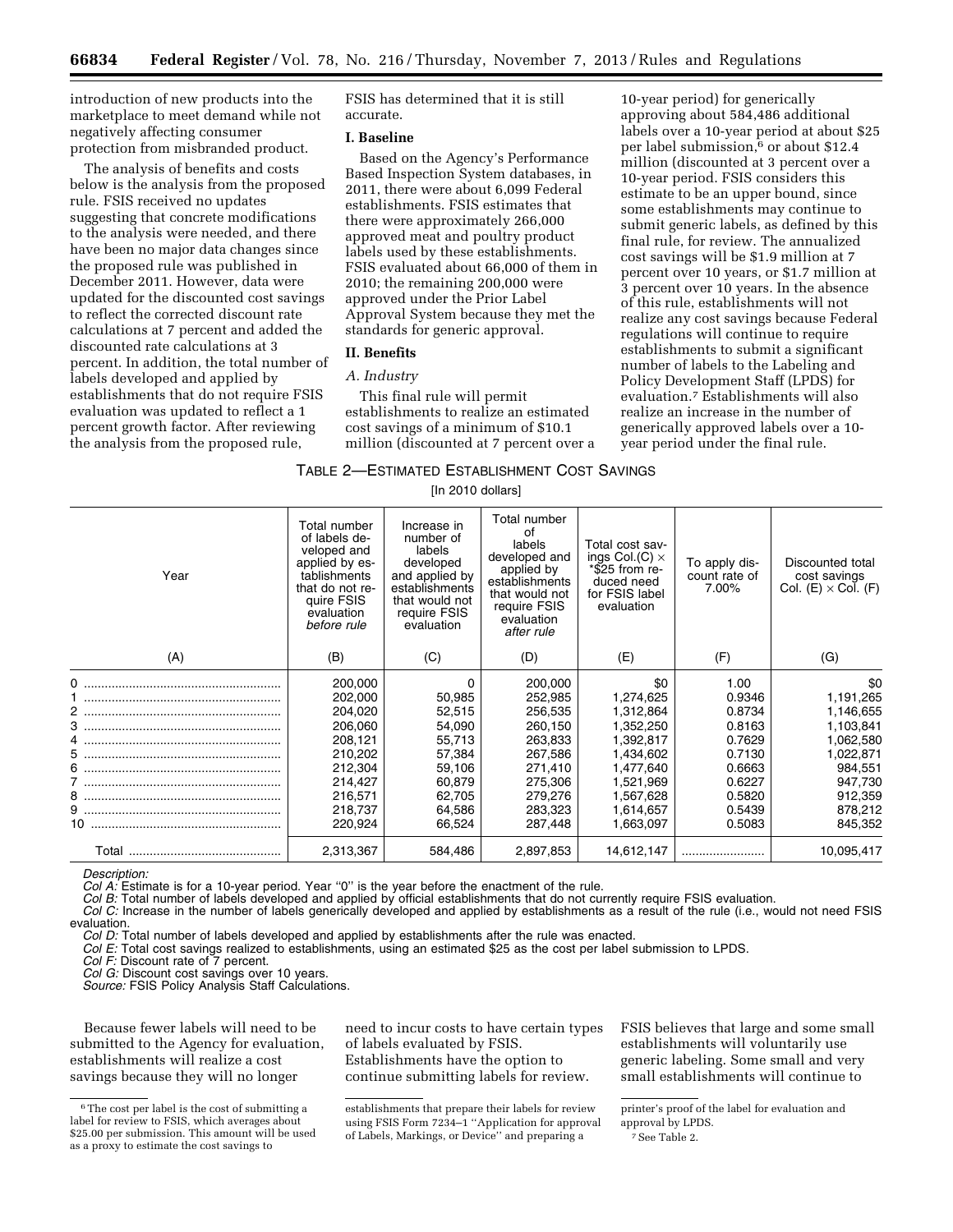submit labels without a special statement or claim for review. FSIS believes that the number of labels that will continue to be submitted for review will be minimal.

### *B. Agency*

The final rule will reduce the number of labels submitted to FSIS for evaluation and enable the Agency to reallocate the staff hours from evaluating labels towards the development of labeling policy, the evaluation of new and novel labeling

policy issues, and involvement in other food safety and consumer protection activities. The final rule will streamline the approval process by amending the regulations to provide that, except in certain specified circumstances, the label of a meat or poultry product is deemed to be approved generically.

# TABLE 3—ESTIMATED FSIS COST SAVINGS

[In 2010 dollars]

| Year      | Total number<br>of labels<br>evaluated and<br>approved by<br><b>LPDS</b><br>before rule | Total number<br>of labels<br>evaluated and<br>approved by<br><b>LPDS</b><br>after rule | Annual salary<br>$cost$ (\$) of<br>LPDS <sup>1</sup><br>before rule | Annual salary<br>$cost$ (\$) of<br>LPDS 2<br>after rule | Annual salary<br>difference<br>$(D)$ – $(E)$ | To apply dis-<br>count rate of<br>7.00% | Discounted cost<br>savings $(F)^*(G)$ |
|-----------|-----------------------------------------------------------------------------------------|----------------------------------------------------------------------------------------|---------------------------------------------------------------------|---------------------------------------------------------|----------------------------------------------|-----------------------------------------|---------------------------------------|
| (A)       | (B)                                                                                     | (C)                                                                                    | (D)                                                                 | (E)                                                     | (F)                                          | (G)                                     | (H)                                   |
| 0         | 66,061                                                                                  | 66,061                                                                                 | 538,710                                                             | 538,710                                                 | 0                                            | 1.00                                    | \$0                                   |
|           | 68,980                                                                                  | 16,995                                                                                 | 554,871                                                             | 134,677                                                 | 420,194                                      | 0.935                                   | 392,705                               |
|           | 70,019                                                                                  | 17,505                                                                                 | 571,517                                                             | 138,717                                                 | 432,800                                      | 0.873                                   | 378,024                               |
| 2<br>3    | 72,120                                                                                  | 18,030                                                                                 | 588,663                                                             | 142,879                                                 | 445,784                                      | 0.816                                   | 363,893                               |
|           | 74,284                                                                                  | 18,571                                                                                 | 606,323                                                             | 147,165                                                 | 459,158                                      | 0.763                                   | 350,289                               |
| 4         | 76,512                                                                                  | 19,128                                                                                 | 624,513                                                             | 151,580                                                 | 472,932                                      | 0.713                                   | 337,194                               |
| 5         | 78,807                                                                                  | 19,702                                                                                 | 643,248                                                             | 156,128                                                 | 487,120                                      | 0.666                                   | 324,589                               |
| 6         | 81,172                                                                                  | 20,293                                                                                 | 662,545                                                             | 160,811                                                 | 501,734                                      | 0.623                                   | 312,455                               |
| /         | 83,607                                                                                  | 20,902                                                                                 |                                                                     |                                                         | 516,786                                      | 0.582                                   | 300,774                               |
|           |                                                                                         |                                                                                        | 682,422                                                             | 165,636                                                 |                                              |                                         |                                       |
|           | 86,115                                                                                  | 21,529                                                                                 | 702,894                                                             | 170,605                                                 | 532,290                                      | 0.544                                   | 289,530                               |
| 10        | 88,698                                                                                  | 22,175                                                                                 | 723,981                                                             | 175,723                                                 | 548,258                                      | 0.508                                   | 278,707                               |
| Total<br> | 845,315                                                                                 | 260,829                                                                                | 6,899,688                                                           | 2,082,631                                               | 4,817,057                                    |                                         | 3,328,160                             |

Description:

*Col A:* Estimate is for a 10 year period. Year "0" is the year before the enactment of the rule.

*Col B:* Total number of labels evaluated and approved by LPDS prior to rule enactment assuming a 3 percent growth factor.

*Col C:* Total number of labels evaluated and approved by LPDS after rule enactment, assuming a 3 percent growth factor.

*Col D:* Annual salary cost of LPDS staff who evaluate labels, prior to enactment of rule, assuming a 3 percent growth factor. *Col E:* Annual salary cost of LPDS personnel who evaluates labels, after rule enactment, assuming a 3 percent growth factor.

*Col F:* Annual salary difference between salary before rule enactment and after rule enactment, assuming a 3 percent growth factor.

*Col G:* Discount rate of 7 percent. *Col H:* Discount cost savings.

Footnotes:

1Total salary is based on a staff of 11 personnel paid at the average rate of a GS–13, step 4 of \$47.09 per hour: 11 staff persons would review labels at a cost of \$538,710 per year (\$47.09 an hour × 4 hours a day × 11 persons × 5 days a week = \$10,359.80. \$10,359.80 × 52 weeks<br>= \$538,710).

 $2$ Total salary is based on a staff of 11 personnel paid at the average rate of a GS–13, step 4 at \$47.09 per hour: 11 staff persons would review labels at a cost of \$134,677.40 per year (\$47.09 an hour  $\times$  1 hour a day  $\times$  11 persons  $\times$  5 days a week = \$2,589.95  $\times$  52 weeks = \$134,677.40.

*Source:* FSIS Policy Analysis Staff calculations.

Currently (represented as year 0), FSIS reviews 66,000 labels. In years 1– 10 (with year 1 representing the beginning of implementation), FSIS is expected to experience a 69 percent reduction in the volume of labels submitted for evaluation. Small and very small establishments may continue to send labels in for review for minor changes. While FSIS prioritizes its workload, establishments may commence to market their products with the labels that are submitted for review, which will not affect the Agency projected cost savings. FSIS will evaluate labels and labeling for one hour per day, five days a week, as a result of the reduction in the volume of labels or labeling submitted to FSIS due to this final rule. Thus, it will permit the Agency to realize an estimated

discounted cost savings of \$3.3 million over 10 years,<sup>8</sup> at a 7 percent discount rate or \$4.1 million over 10 years at a 3 percent discount rate. FSIS also considers this estimate to be an upper bound because, as mentioned before, some establishments may continue to submit labels to FSIS for review that would qualify as generic under this final rule. The annualized cost savings will be \$641 thousand at 7 percent over 10 years and \$548 thousand at 3 percent over 10 years. FSIS is expected to review a total of 260,890 labels under the rule as compared with 845,315 under the current system.9 This cost savings from fewer staff hours being allocated towards label evaluation can

8See Table 3.

be redirected towards other food safety and consumer protection activities.

# **III. Costs**

This final rule will not impose any new costs on meat and poultry establishments that submit labels for review to FSIS and it minimizes the regulatory burden on establishments that submit labels for review. The final rule does not change the requirement that establishments maintain copies of all labeling records, along with the product formulations and a description of the processing procedures used to formulate the products in accordance with 9 CFR 320.2 and part 381, subpart Q. These labeling records must be made available to any authorized Agency official within 24 hours upon request.

<sup>9</sup> Ibid.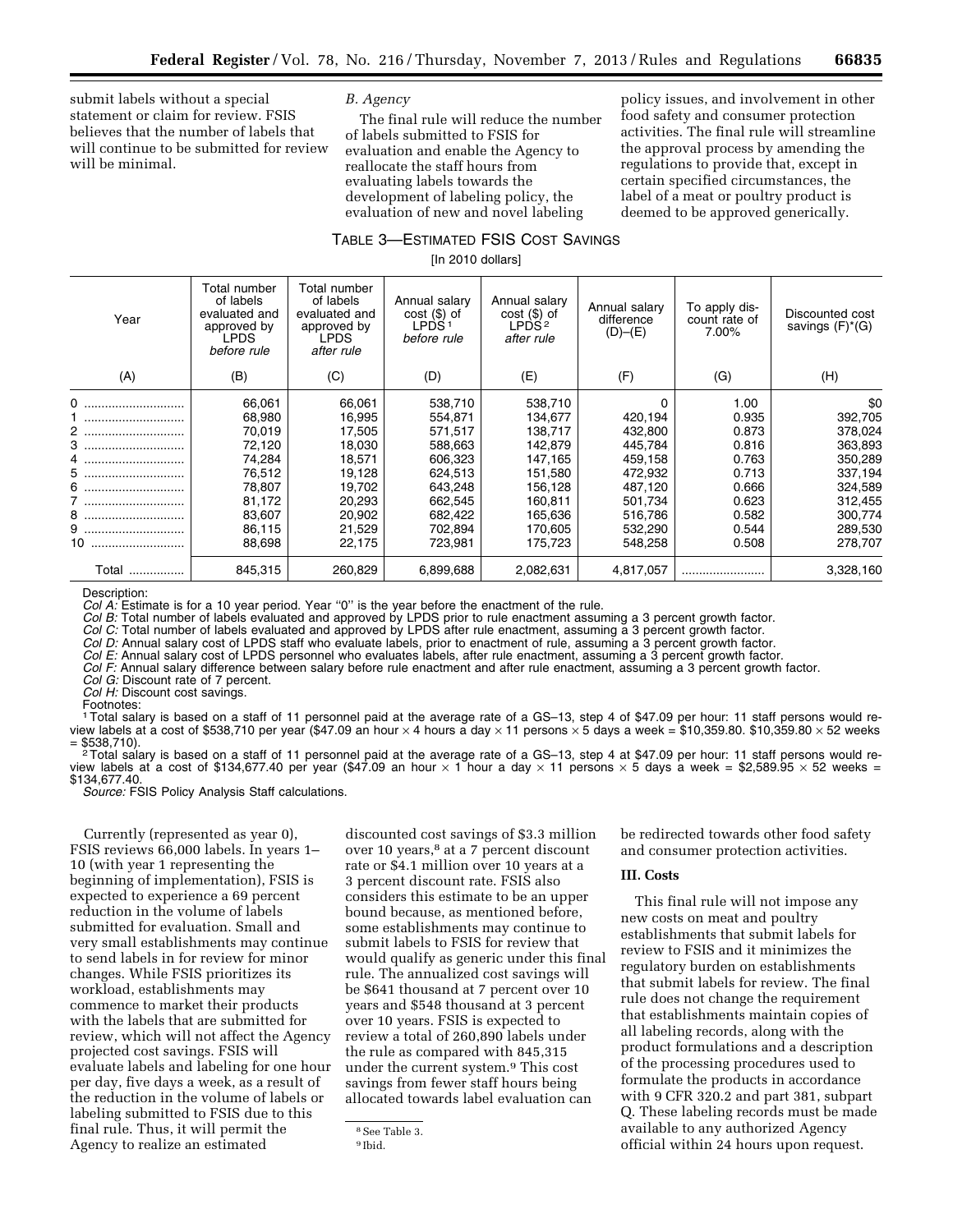The final rule also does not impose any additional cost burden on establishments because first, establishments are already applying generically approved labels and maintaining all labeling records, and second, establishments are experienced in submitting labels to FSIS for evaluation. The cost of label design and products is not a part of this final rule.

#### **IV. Overview**

This final rule is beneficial because it streamlines the generic label approval process, while imposing no additional cost burden on establishments or the Agency. FSIS estimates that establishments will realize a discounted cost savings of \$10.1 million as a result of their ability to generically approve an additional 584,486 labels over a 10-year period (discounted at 7 percent) or \$12.4 million over a 10-year period (discounted at 3 percent). Furthermore, the Agency will realize a discounted cost savings of \$3.3 million for evaluating 584,486 fewer labels over a 10-year period (discounted at 7 percent) or 4.1 million over 10 years (discounted at 3 percent). This cost savings in fewer staff hours being spent evaluating labels can be redirected towards other Agency initiatives. The annualized cost savings will be \$2.58 million (\$1.9 million for establishment + \$641 thousand for the Agency) at 7 percent over 10 years or \$2.21 million (\$1.7 million + \$548 thousand) at 3 percent over 10 years. These costs savings estimates should be considered an upper bound, as described earlier. Therefore, the net benefit derived from the final rule is \$13.4 million (\$10.1 million in establishment savings plus \$3.3 million in Agency savings), discounted at 7 percent over a 10-year period or \$16.5 million (\$12.4 million in establishment savings plus \$4.1 million, in Agency savings), discounted at 3 percent, over a 10-year period.

### *Regulatory Flexibility Analysis*

The FSIS Administrator certifies that for the purpose of the Regulatory Flexibility Act (5 U.S.C. 601–602), the final rule will not have a significant economic impact on a substantial number of small entities. The final changes will affect those entities in the United States that submit labels for review to FSIS. There are 6,099 meat and poultry establishments that could possibly be affected by this rule since all are eligible to submit labels for review and 12 small label consulting firms that are involved in various labeling activities, such as submitting labels to FSIS for evaluation on the behalf of meat and poultry establishments. Of the

6,099 establishments, there are about 2,616 small federally inspected establishments (with more than 10 but less than 500 employees) and 3,103 very small establishments (with fewer than 10 employees) based on HACCP Classification. Therefore, a total of 5,719 small and very small establishments could be affected by this rule. These small and very small establishments, like the large establishments, will be able to generically approve labels as long as there are no special claims on the labels. Small entities will not be disadvantaged because the final rule will minimize the regulatory burden on all establishments. The final rule will not have a significant impact on a substantial number of label consulting firms. Since the expanded use of generically approved labels in 1995, these firms have modified their consulting services to specialize in certain policy areas, e.g., the production and labeling of organic products and animal production raising practices. Therefore, the Agency believes that the final rule will not have a significant economic impact on a substantial number of small entities (establishments and labeling consulting firms).

#### *Executive Order 12988*

This rule has been reviewed under Executive Order 12988, Civil Justice Reform. This rule: (1) Preempts State and local laws and regulations that are inconsistent with this rule; (2) has no retroactive effect; and (3) does not require administrative proceedings before parties may file suit in court challenging this rule except as discussed below.

### *Executive Order 13175*

This final rule has been reviewed in accordance with the requirements of Executive Order 13175, Consultation and Coordination with Indian Tribal Governments. The review reveals that this regulation will not have substantial and direct effects on Tribal governments and will not have significant Tribal implications.

#### *USDA Nondiscrimination Statement*

The U.S. Department of Agriculture (USDA) prohibits discrimination in all its programs and activities on the basis of race, color, national origin, gender, religion, age, disability, political beliefs, sexual orientation, and marital or family status. (Not all prohibited bases apply to all programs.) Persons with disabilities who require alternative means for communication of program information (Braille, large print, or audiotape) should contact USDA's Target Center at (202)720–2600 (voice and TTY).

To file a written complaint of discrimination, write USDA, Office of the Assistant Secretary for Civil Rights, 1400 Independence Avenue SW., Washington, DC 20250–9410 or call (202) 720–5964 (voice and TTY). USDA is an equal opportunity provider and employer.

#### *Additional Public Notification*

FSIS will announce this final rule online through the FSIS Web page located at *[http://www.fsis.usda.gov/](http://www.fsis.usda.gov/wps/portal/fsis/topics/regulations/federal-register/interim-and-final-rules) [wps/portal/fsis/topics/regulations/](http://www.fsis.usda.gov/wps/portal/fsis/topics/regulations/federal-register/interim-and-final-rules) [federal-register/interim-and-final-rules](http://www.fsis.usda.gov/wps/portal/fsis/topics/regulations/federal-register/interim-and-final-rules)*.

FSIS will also make copies of this **Federal Register** publication available through the FSIS Constituent Update, which is used to provide information regarding FSIS policies, procedures, regulations, **Federal Register** notices, FSIS public meetings, and other types of information that could affect or would be of interest to constituents and stakeholders. The Update is communicated via Listserv, a free electronic mail subscription service for industry, trade groups, consumer interest groups, health professionals, and other individuals who have asked to be included. The Update is also available on the FSIS Web page. In addition, FSIS offers an electronic mail subscription service which provides automatic and customized access to selected food safety news and information. This service is available at *[http://www.fsis.usda.gov/wps/portal/](http://www.fsis.usda.gov/wps/portal/fsis/programs-and-services/email-subscription-service) [fsis/programs-and-services/email](http://www.fsis.usda.gov/wps/portal/fsis/programs-and-services/email-subscription-service)[subscription-service](http://www.fsis.usda.gov/wps/portal/fsis/programs-and-services/email-subscription-service)*. Options range from recalls to export information to regulations, directives and notices. Customers can add or delete subscriptions themselves, and have the option to password protect their accounts.

#### *Paperwork Requirements*

In accordance with the Paperwork Reduction Act of 1995 (44 U.S.C. 3501, *et seq.*), the information collection requirement associated with this final rule on generic label approval has been submitted for approval to OMB.

FSIS is expanding the circumstances in which FSIS will generically approve the labels of meat and poultry products. Under this final rule, more official and foreign establishments will be able to use the generic approval of product labels. As a result, fewer sketch labels will need to be submitted and evaluated by FSIS.

This information collection, after it is approved by OMB, will be merged with 0583–0092, Marking, Labeling, and Packaging. The merged information collection will result in a net reduction of 34,971 burden hours because of the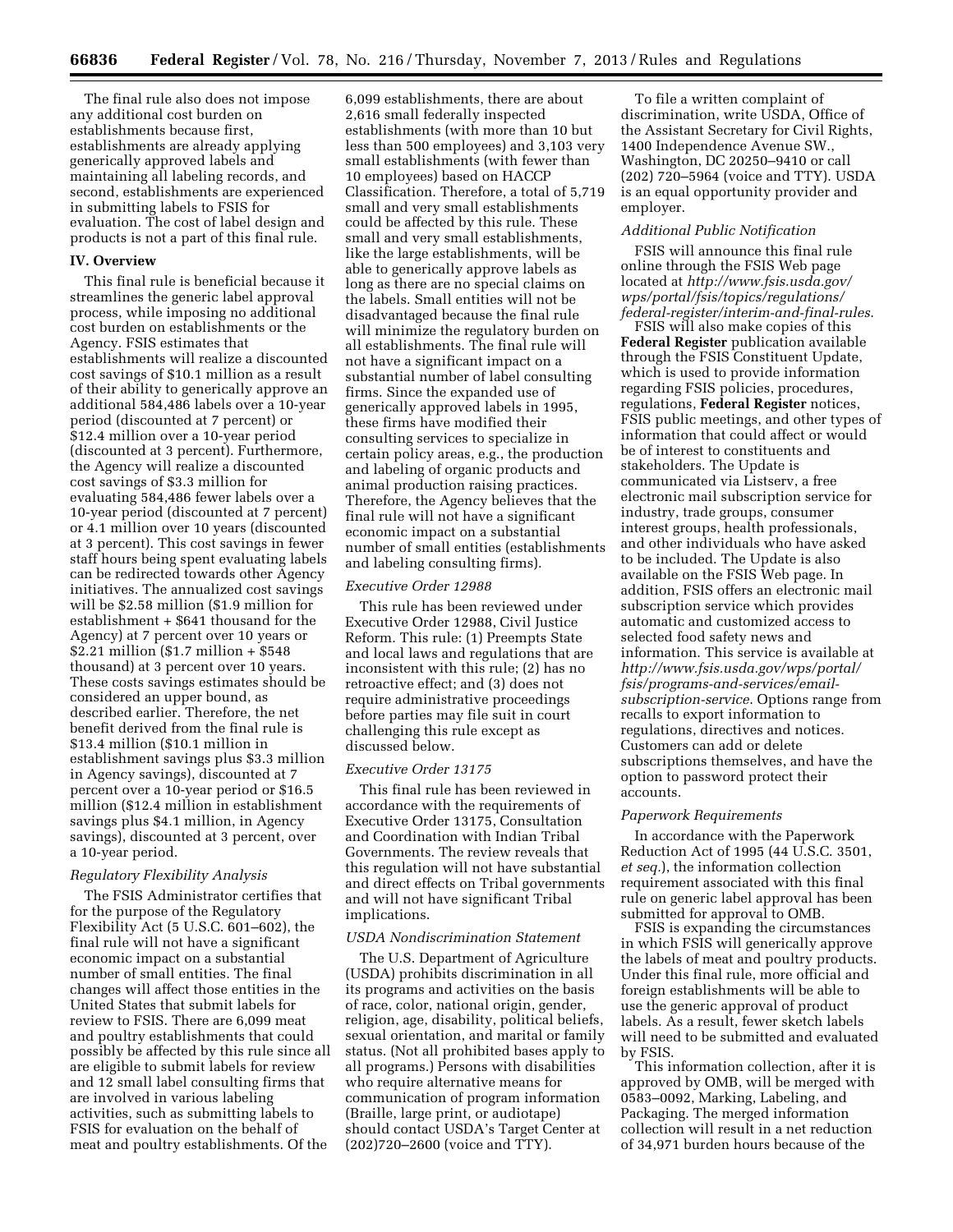increased use of generic labeling resulting in fewer label submissions to FSIS.

# *E-Government Act*

FSIS and USDA are committed to achieving the purposes of the E-Government Act (44 U.S.C. 3601, *et seq.*) by, among other things, promoting the use of the Internet and other information technologies and providing increased opportunities for citizen access to Government information and services, and for other purposes.

Having proceeded with this rulemaking, the Agency is now able to accept the electronic submission of requests for the evaluation of claims or special statements, which will significantly streamline the approval process.

# **List of Subjects in 9 CFR Parts 317, 318, 320, 327, 331, 381, 412, and 424**

Food labeling, Food packaging, Meat inspection, Poultry and poultry products, Reporting and recordkeeping requirements.

For the reasons discussed in the preamble, FSIS is amending 9 CFR Chapter III, as follows:

# **PART 317—LABELING, MARKING DEVICES, AND CONTAINERS**

■ 1. The authority citation for part 317 continues to read as follows:

**Authority:** 21 U.S.C. 601–695; 7 CFR 2.18, 2.53.

### **§§ 317.4 and 317.5 [Removed and Reserved]**

■ 2. Sections 317.4 and 317.5 are removed and reserved.

■ 3. In § 317.8, revise paragraph (b)(32)(ii) to read as follows:

# **§ 317.8 False or misleading labeling or practices generally; specific prohibitions**

**and requirements for labels and containers.** 

- \* \* \* \* \*
	- (b) \* \* \*  $(32) * * * *$
	-

(ii) Immediately adjacent to the calendar date there must be a phrase explaining the meaning of the date, in terms of ''packing'' date, ''sell by'' date, or ''use before'' date, with or without a further qualifying phrase, e.g., ''For Maximum Freshness'' or ''For Best Quality.''

\* \* \* \* \*

### **PART 318—ENTRY INTO OFFICIAL ESTABLISHMENTS; REINSPECTION AND PREPARATION OF PRODUCTS**

■ 4. The authority citation for part 318 continues to read as follows:

**Authority:** 7 U.S.C. 138, 450, 1901–1906; 21 U.S.C. 601–695; 7 CFR 2.18, 2.53.

 $\blacksquare$  5. In § 318.4, revise paragraph (f) introductory text to read as follows:

#### **§ 318.4 Preparation of products to be officially supervised; responsibilities of official establishments; plant operated quality control.**

\* \* \* \* \* (f) *Labeling Logo.* Owners and operators of official establishments having a total plant quality control system approved under the provisions of paragraph (c) of this section may only use, as a part of any label, the following logo.

\* \* \* \* \*

# **PART 320—RECORDS, REGISTRATION, AND REPORTS**

■ 6. The authority citation for part 320 continues to read as follows:

**Authority:** 21 U.S.C. 601–695; 7 CFR 2.7, 2.18, 2.53.

■ 7. In § 320.1, revise paragraph (b)(11) to read as follows:

#### **§ 320.1 Records required to be kept.**

# \* \* \* \* \*

(b) \* \* \*

(11) Records of labeling, product formulas, processing procedures, and any additional documentation needed to show that the labels are consistent with the Federal meat and poultry regulations and policies on labeling, as prescribed in § 412.1 of this chapter.

# **PART 327—IMPORTED PRODUCTS**

■ 8. The authority citation for part 327 continues to read as follows:

**Authority:** 21 U.S.C. 601–695; 7 CFR 2.18, 2.53.

■ 9. In § 327.14, revise paragraph (c) to read as follows:

#### **§ 327.14 Marking of products and labeling of immediate containers thereof for importation.**

\* \* \* \* \* (c) All marks and other labeling for use on or with immediate containers, as well as private brands on carcasses or parts of carcasses, must be approved by the Food Safety and Inspection Service in accordance with part 412 of this chapter before products bearing such marks, labeling, or brands will be entered into the United States. The marks of inspection of foreign systems embossed on metal containers or branded on carcasses or parts thereof need not be submitted to the Food Safety and Inspection Service for approval, and such marks of inspection put on stencils, box dies, labels, and

brands may be used on such immediate containers as tierces, barrels, drums, boxes, crates, and large-size fiberboard containers of foreign products without such marks of inspection being submitted for approval, provided the markings made by such articles are applicable to the product and are not false or misleading.

# **PART 331—SPECIAL PROVISIONS FOR DESIGNATED STATES AND TERRITORIES; AND FOR DESIGNATION OF ESTABLISHMENTS WHICH ENDANGER PUBLIC HEALTH AND FOR SUCH DESIGNATED ESTABLISHMENTS**

■ 10. The authority citation for part 331 is revised to read as follows:

**Authority:** 21 U.S.C. 601–695; 7 CFR 2.17, 2.53.

 $\blacksquare$  11. Amend § 331.3 by revising paragraphs (e) introductory text, (e)(1), and (e)(3) to read as follows:

# **§ 331.3 States designated under paragraph 301(c) of the Act; application of regulations.**  \* \* \* \* \*

(e) Sections 316.7, 317.3, and 412.1 of this chapter apply to such establishments, except as provided in this paragraph (e).

(1) The operator of each such establishment will, prior to the inauguration of inspection, identify all labeling and marking devices in use, or proposed for use, (upon the date of inauguration of inspection) to the Front Line Supervisor of the circuit in which the establishment is located. Temporary approval, pending formal approval under §§ 316.7, 317.3, and 412.1 of this chapter, will be granted by the Front Line Supervisor for labeling and marking devices that he determines are neither false nor misleading, provided the official inspection legend bearing the official establishment number is applied to the principal display panel of each label, either by a mechanical printing device or a self-destructive pressure sensitive sticker, and provided the label shows the true product name, an accurate ingredient statement, the name and address of the manufacturer, packer, or distributor, and any other features required by section 1(n) of the Act.

\* \* \* \* \* (3) The operator of the official establishment shall promptly forward a copy of each item of labeling and a description of each marking device for which temporary approval has been granted by the Front Line Supervisor (showing any modifications required by the Front Line Supervisor) to the FSIS Labeling and Program Delivery Staff,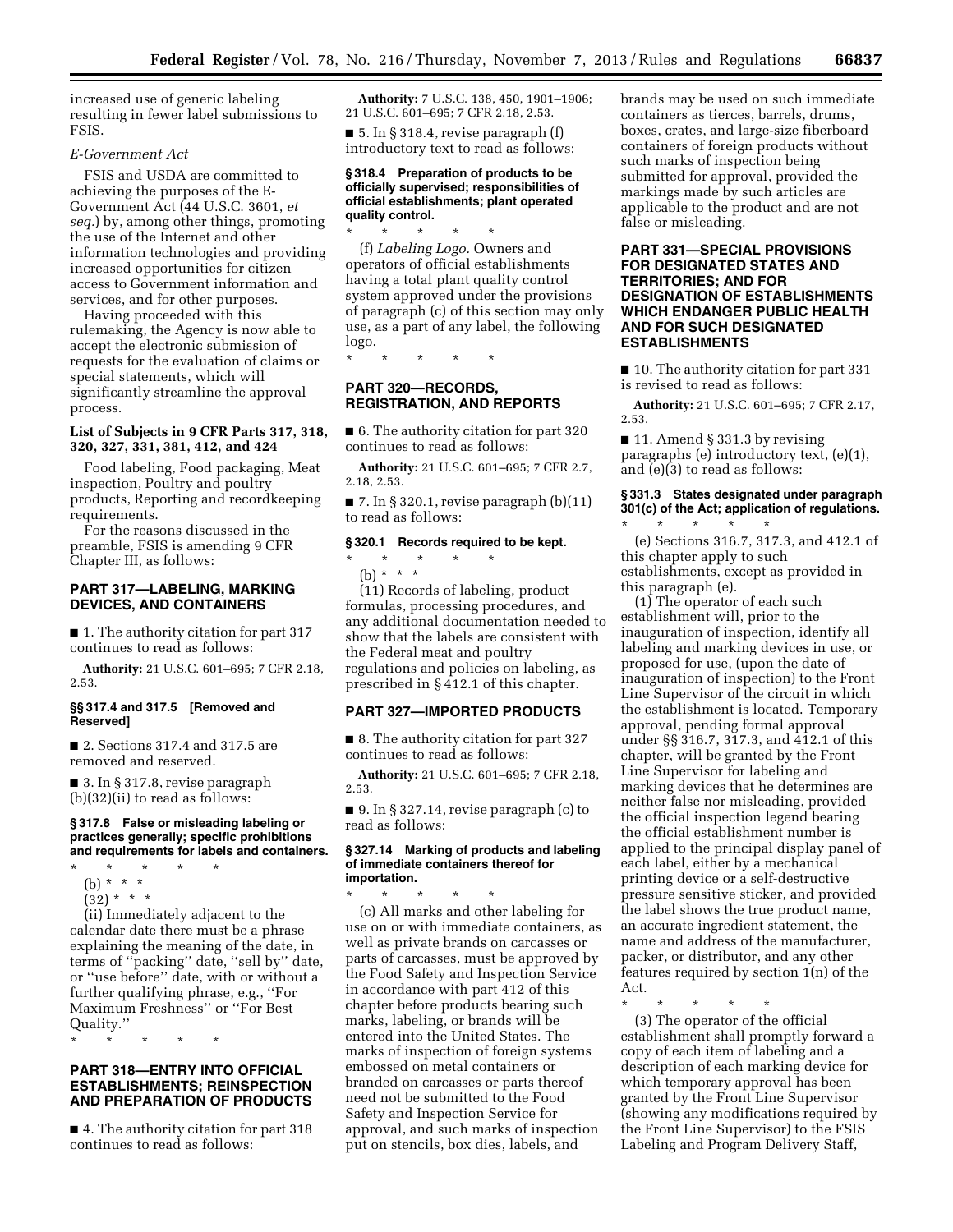accompanied by the formula and details of preparation and packaging for each product. Within 90 days after inauguration of inspection, all labeling material and marking devices temporarily approved by the Front Line Supervisor must receive approval as required by §§ 316.7, 317.3, and 412.1 of this chapter, or their use must be discontinued.

\* \* \* \* \*

# **PART 381—POULTRY PRODUCTS INSPECTION REGULATIONS**

■ 12. The authority citation for part 381 continues to read as follows:

**Authority:** 7 U.S.C. 138f, 450, 1901–1906; 21 U.S.C. 451–470; 7 CFR 2.18, 2.53.

 $\blacksquare$  13. Amend § 381.129 by revising paragraphs  $(b)(6)(i)$  and  $(c)(2)$  to read as follows:

# **§ 381.129 False or misleading labeling or containers.**

- \* \* \* \* \*
	- (b) \* \* \*

(6)(i) A raw poultry product whose internal temperature has ever been below 26 °F may not bear a label declaration of ''fresh.'' A raw poultry product bearing a label declaration of ''fresh'' but whose internal temperature has ever been below 26 °F is mislabeled. The temperature of individual packages of raw poultry product within an official establishment may deviate below the 26 °F standard by 1 degree (i.e., have a temperature of 25 °F) and still be labeled ''fresh.'' The temperature of individual packages of raw poultry product outside an official establishment may deviate below the 26 °F standard by 2 degrees (i.e., have a temperature of 24 °F) and still be labeled ''fresh.'' The average temperature of poultry product lots of each specific product type must be 26 °F. Product described in this paragraph is not subject to the freezing procedures required in § 381.66(f)(2) of this subchapter.

- \* \* \* \* \*
- $(c) * * * *$

(2) Immediately adjacent to the calendar date will be a phrase explaining the meaning of such date in terms of ''packing'' date, ''sell by'' date, or ''use before'' date, with or without a further qualifying phrase, e.g., ''For Maximum Freshness'' or ''For Best Quality.''

\* \* \* \* \*

### **§§ 381.132 and 381.133 [Removed and Reserved]**

■ 14. Sections 381.132 and 381.133 are removed and reserved.

 $\blacksquare$  15. In § 381.145, revise paragraph (f) introductory text to read as follows:

#### **§ 381.145 Poultry products and other articles entering or at official establishments; examination and other requirements.**

\* \* \* \* \* (f) *Labeling Logo.* Owners and operators of official establishments having a total plant quality control system approved under the provisions of paragraph (c) of this section may only use, as a part of any label, the following logo.

\* \* \* \* \*

■ 16. In § 381.175, revise paragraph (b)(6) to read as follows:

#### **§ 381.175 Records required to be kept.**

## \* \* \* \* \* (b) \* \* \*

(6) Records of all labeling, along with the product formula, processing procedures, and any additional documentation needed to support that the labels are consistent with the Federal meat and poultry regulations and policies on labeling, as prescribed in § 412.1 of this chapter.

 $\blacksquare$  17. In § 381.205, revise paragraph (c) to read as follows:

# **§ 381.205 Labeling of immediate containers of poultry products offered for entry.**

\* \* \* \* \* (c) All marks and other labeling for use on or with immediate containers must be approved for use by the Food Safety and Inspection Service in accordance with part 412 of this chapter before products bearing such marks and other labeling will be permitted for entry into the United States.

 $\blacksquare$  18. In § 381.222, revise paragraph (d) to read as follows:

### **§ 381.222 States designated under paragraph 5(c) of the Act; application of regulations.**

\* \* \* \* \* (d) Subpart N of this part shall apply to such establishments except as provided in this paragraph (d).

(1) The operator of each such establishment shall, prior to the inauguration of inspection, identify all labeling and marking devices in use, or proposed for use (upon the date of inauguration of inspection) to the Front Line Supervisor in which the establishment is located. Temporary approval, pending formal approval under § 412.1 of this chapter, will be granted by the Front Line Supervisor for labeling and marking devices that he determines are neither false nor misleading, provided the official

inspection legend bearing the official establishment number is applied to the principal display panel of each label, either by a mechanical printing device or a self-destructive pressure sensitive sticker, and provided the label shows the true product name, an accurate ingredient statement, the name and address of the manufacturer, packer, or distributor, and any other features required by section 4(h) of the Act.

(2) The Front Line Supervisor will forward one copy of each item of labeling and a description of each marking device for which he has granted temporary approval to the FSIS Labeling and Program Delivery Staff and will retain one copy in a temporary approval file for the establishment.

(3) The operator of the official establishment shall promptly forward a copy of each item of labeling and a description of each marking device for which temporary approval has been granted by the Front Line Supervisor (showing any modifications required by the Front Line Supervisor) to the FSIS Labeling and Program Delivery Staff at headquarters, accompanied by the formula and details of preparation and packaging for each product. Within 90 days after inauguration of inspection, all labeling material and marking devices temporarily approved by the Front Line Supervisor must receive approval as required by § 412.1 or their use must be discontinued.

(4) The Front Line Supervisor will also review all shipping containers to ensure that they do not have any false or misleading labeling and are otherwise not misbranded. Modifications of unacceptable information on labeling material by the use of pressure sensitive tape of a type that cannot be removed without visible evidence of such removal, or by blocking out with an ink stamp will be authorized on a temporary basis to permit the maximum allowable use of all labeling materials on hand. All unacceptable labeling material which is not modified to comply with the requirements of the regulations must be destroyed or removed from the official establishment.

\* \* \* \* \*

■ 19. Add part 412 to subchapter E to read as follows:

## **PART 412—LABEL APPROVAL**

Sec.

412.1 Label approval.

412.2 Approval of generic labels.

**Authority:** 21 U.S.C. 451–470, 601–695; 7 CFR 2.18, 2.53.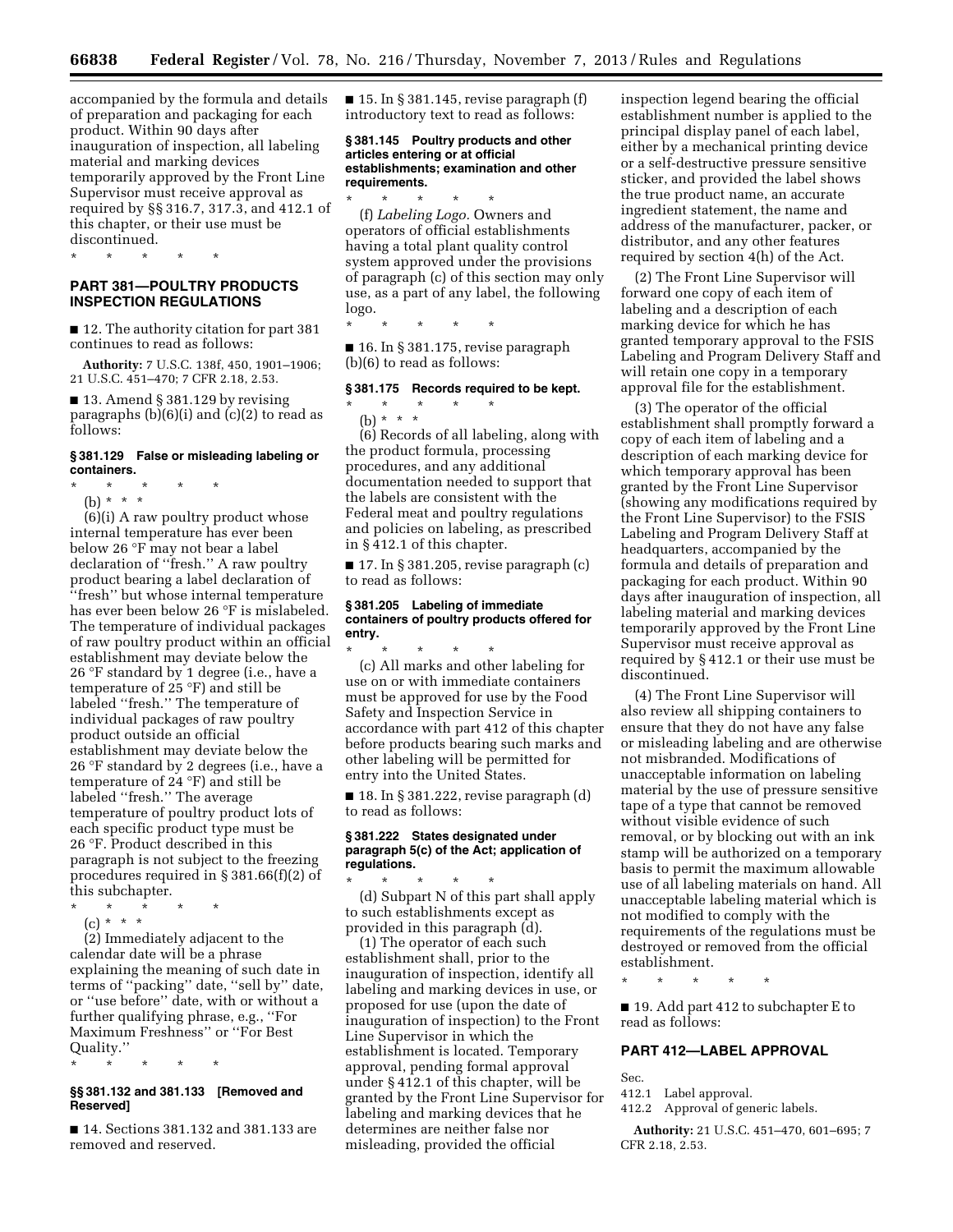#### **§ 412.1 Label approval.**

(a) No final label may be used on any product unless the label has been submitted for approval to the FSIS Labeling and Program Delivery Staff, accompanied by FSIS Form 7234–1, Application for Approval of Labels, Marking, and Devices, and approved by such staff, except for generically approved labels authorized for use in § 412.2. The management of the official establishment or establishment certified under a foreign inspection system, in accordance with parts 327 and 381, subpart T, must maintain a copy of all labels used, in accordance with parts 320 and 381, subpart Q, of this chapter. Such records must be made available to any duly authorized representative of the Secretary upon request.

(b) All labels required to be submitted for approval as set forth in paragraph (a) of this section will be submitted to the FSIS Labeling and Program Delivery Staff. A parent company for a corporation may submit only one label application for a product produced in other establishments that are owned by the corporation.

(c) The Food Safety and Inspection Service requires the submission of labeling applications for the following:

(1) Sketch labels as defined in paragraph (d) of this section for products which are produced under a religious exemption;

(2) Sketch labels for products for foreign commerce whose labels deviate from FSIS regulations, with the exception of printing labels in foreign language or printing labels that bear a statement of the quantity of contents in accordance with the usage of the country to which exported as described in § 317.7 and part 381, subpart M of this chapter.

(3) Special statements and claims as defined in paragraph (e) of this section and presented in the context of a final label.

(4) Requests for the temporary use of final labels as prescribed in paragraph (f) of this section.

(d) A ''sketch'' label is the concept of a label. It may be a printer's proof or equivalent that is sufficiently legible to clearly show all labeling features, size, and location. The Food Safety and Inspection Service will accept sketches that are hand drawn or computer generated, or other reasonable facsimiles that clearly reflect and project the final version of the label.

(e) ''Special statements and claims'' are claims, logos, trademarks, and other symbols on labels that are not defined in the Federal meat and poultry products inspection regulations or the Food Standards and Labeling Policy

Book, (except for ''natural'' and negative claims (e.g., ''gluten free'')), health claims, ingredient and processing method claims (e.g., high-pressure processing), structure-function claims, claims regarding the raising of animals, organic claims, and instructional or disclaimer statements concerning pathogens (e.g., ''for cooking only'' or ''not tested for *E. coli* O157:H7''). Examples of logos and symbols include graphic representations of hearts and geographic landmarks. Special statements and claims do not include allergen statements (e.g., ''contains soy'') applied in accordance with the Food Allergen Labeling and Consumer Protection Act.

(f)(1) Temporary approval for the use of a final label that may be deemed deficient in some particular may be granted by the FSIS Labeling and Program Delivery Staff. Temporary approvals may be granted for a period not to exceed 180 calendar days, under the following conditions:

(i) The proposed label would not misrepresent the product;

(ii) The use of the label would not present any potential health, safety, or dietary problems to the consumer;

(iii) Denial of the request would create undue economic hardship; and

(iv) An unfair competitive advantage would not result from the granting of the temporary approval.

(2) Extensions of temporary approvals may also be granted by the FSIS Labeling and Program Delivery Staff provided that the applicant demonstrates that new circumstances, meeting the above criteria, have developed since the original temporary approval was granted.

#### **§ 412.2 Approval of generic labels.**

(a)(1) An official establishment, or an establishment certified under a foreign inspection system in accordance with part 327, or part 381, subpart T of this chapter, is authorized to use generically approved labels, as defined in paragraph (b) of this section, and thus is free to use such labels without submitting them to the Food Safety and Inspection Service for approval, provided the label, in accordance with this section, displays all mandatory features in a prominent manner in compliance with part 317 or part 381, and is not otherwise false or misleading in any particular.

(2) The Food Safety and Inspection Service will select samples of generically approved labels from the records maintained by official establishments and establishments certified under foreign inspection systems, in accordance with part 327 or part 381, subpart T, to determine

compliance with label requirements. If the Agency finds that an establishment is using a false or misleading label, it will institute the proceedings prescribed in § 500.8 of this chapter to revoke the approval for the label.

(b) Generically approved labels are labels that bear all applicable mandatory labeling features (i.e., product name, safe handling statement, ingredients statement, the name and place of business of the manufacturer, packer or distributor, net weight, legend, safe handling instructions, and nutrition labeling) in accordance with Federal regulations. Labels that bear claims and statements that are defined in FSIS's regulations or the Food Standards and Labeling Policy Book (except for natural and negative claims), such as a statement that characterizes a product's nutrient content, such as ''low fat,'' has geographical significance, such as ''German Brand,'' or makes a country of origin statement on the label of any meat or poultry product ''covered commodity'',1 and that comply with those regulations are also deemed to be generically approved by the Agency without being submitted for evaluation and approval. Allergen statements (e.g., ''contains soy'') applied in accordance with the Food Allergen Labeling and Consumer Protection Act are also deemed generically approved.

# **PART 424—PREPARATION AND PROCESSING PROCEDURES**

■ 20. The authority citation for part 424 continues to read as follows:

**Authority:** 7 U.S.C. 450, 1901–1906; 21 U.S.C. 451–470, 601–695; 7 CFR 2.18, 2.53.

 $\blacksquare$  21. In § 424.21, revise footnote 3 in the table in paragraph (c) to read as follows:

# **§ 424.21 Use of food ingredients and sources of radiation.**

- \* \* \* \* \*
- (c) \* \* \*

3 Provided that its use is functional and suitable for the product and it is permitted for use at the lowest level necessary to accomplish the desired technical effect as determined in specific cases prior to label approval under part 412 of this chapter.

■ 22. In § 424.22, revise paragraph

\* \* \* \* \*

(c)(4)(i) introductory text to read as follows:

**§ 424.22 Certain other permitted uses.** 

- \* \* \* \* \* (c) \* \* \*
	- $(4) * * * *$

1See 9 CFR 317.8(b)(40) and 381.129(f).